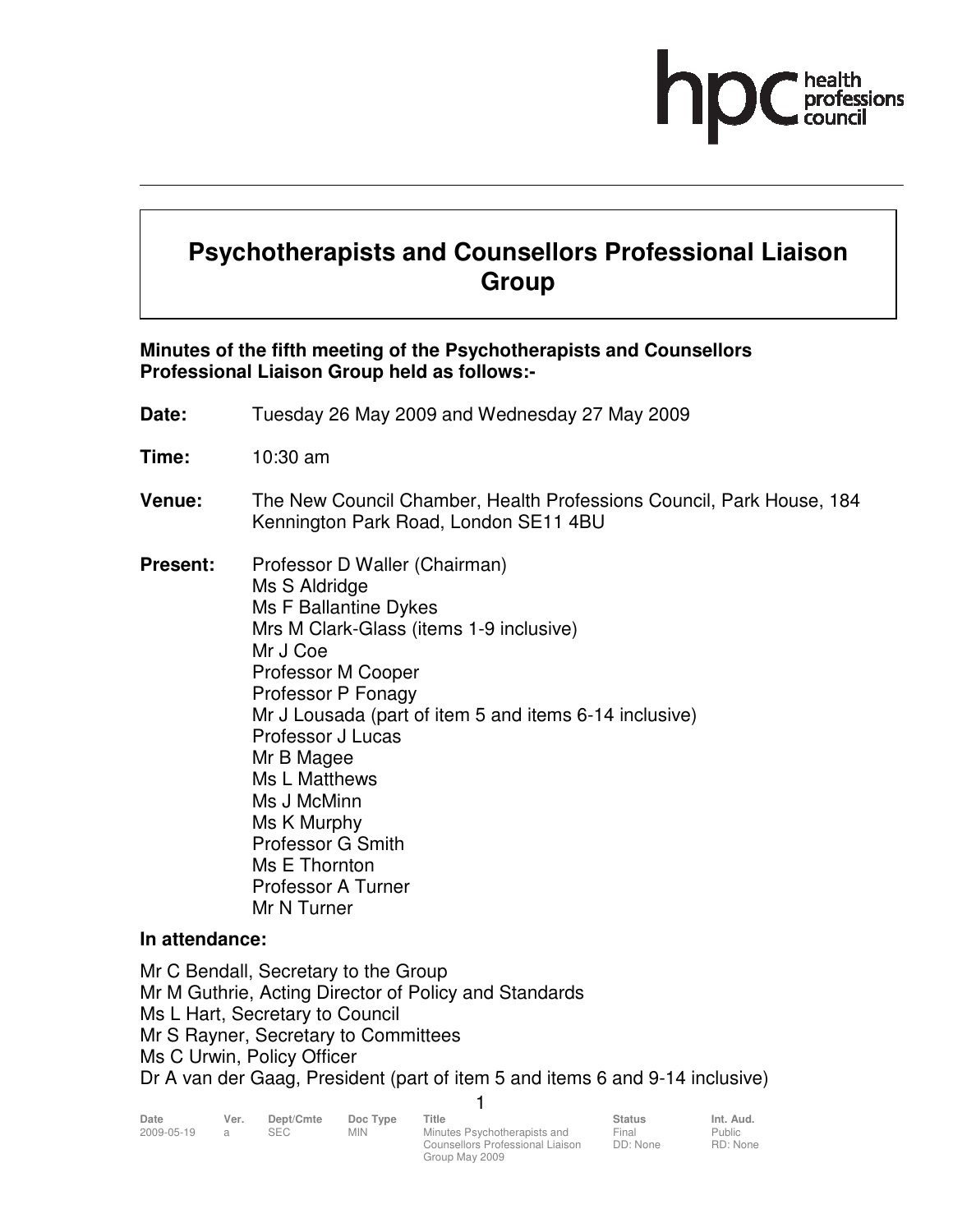## **Item 1.09/31 Apologies for absence**

1.1 Apologies for absence were received from Mr J Lousada (delayed due to travel problems) and the President (for part of the meeting).

## **Item 2.09/32 Approval of agenda**

2.1 The Group approved the agenda.

#### **Item 3.09/33 Minutes of the Professional Liaison Group meeting held on 29 April 2009 (report ref: PLG 15/09)**

3.1 The Group agreed that the minutes of the fourth meeting of the Professional Liaison Group should be confirmed as a true record and signed by the Chairman.

### **Item 4.09/34 Matters arising**

4.1 There were no matters arising.

## **Item 5.09/35 Draft standards of proficiency (report ref: PLG 16/09)**

- 5.1 The Group received a paper for discussion from the Executive.
- 5.2 The Group acknowledged that it was challenging to distinguish between psychotherapists and counsellors and this added to the complexity of drafting standards of proficiency. Following discussion, the Group agreed that, at threshold level, a psychotherapist should be expected to know about and understand typical presentations of severe mental disorder and be able to diagnose and treat those disorders. The Group agreed that, at threshold level, a counsellor would know and understand theories and research on well-being and deal with obstacles to well-being and life problems.
- 5.3 The Group agreed that two members of the Group (Professor Fonagy and Professor Cooper) should revise the draft standards of proficiency in the light of the discussion at paragraph 5.2 above. The revised standards were tabled for discussion by the Group.
- 5.4 The Group discussed the draft standards of proficiency and made comments and amendments as indicated in the appendix to these minutes. The Group noted that the Executive would circulate a revised draft of the standards of proficiency to members of the Group, to give members an opportunity to suggest any further minor amendments.

| Date       | Ver. | Dept/Cmte | Doc Type | Title                            | <b>Status</b> | Int. Aud. |
|------------|------|-----------|----------|----------------------------------|---------------|-----------|
| 2009-05-19 |      | SEC.      | MIN      | Minutes Psychotherapists and     | Final         | Public    |
|            |      |           |          | Counsellors Professional Liaison | DD: None      | RD: None  |
|            |      |           |          | Group May 2009                   |               |           |

 $\mathfrak{p}$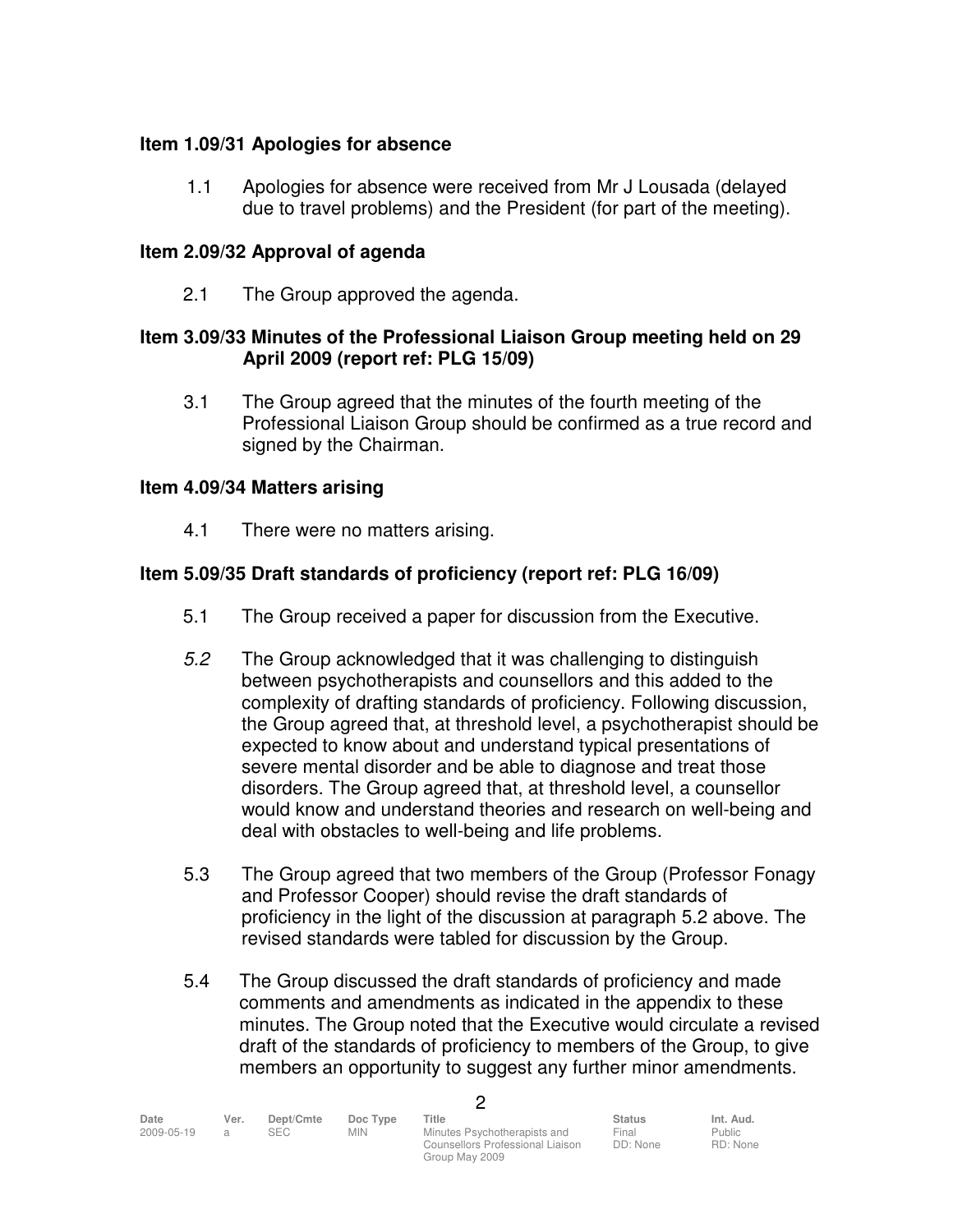The Group noted that the HPC's solicitor would review the draft standards.

## **Action: MG (by June 2009)**

#### **Item 6.09/36 Threshold level of qualification for entry to the Register (report ref: PLG 17/09)**

- 6.1 The Group received a paper for discussion from the Executive.
- 6.2 The Group noted that the Health Professions Order 2001 did not provide the HPC with the power to set qualifications required for entry to the Register, but enabled it to approve qualifications which met the standards it had set for entry to the Register. HPC set threshold standards of entry to its Register (i.e. the minimum standards which a newly qualified applicant needed to meet in order to practise safely and effectively). The HPC could approve a qualification which delivered those standards, but could not insist that only a specified form of academic award would do so.
- 6.3 The Group noted that the standards of education and training (SETs) identified the means by which the standards of proficiency could be delivered by a programme of education and training. SET 1 provided the threshold levels of qualification 'normally' expected. The Group noted that any programme of education and training could seek approval from the HPC, regardless of the level of qualification which was normally expected.
- 6.4 The Group noted that the HPC was in the process of reviewing whether SET 1 was necessary, but any decision to remove SET 1 would be subject to a consultation process and consideration by the HPC's Education and Training Committee and Council.
- 6.5 The Group noted that the Call for Ideas had suggested that the threshold level of qualification might be raised over time, but the Group noted that this approach would have to be justified. The Group noted that the threshold level of qualification could be reviewed and revised by the HPC over time, in the light of developments in the profession.
- 6.6 The Group noted that there was a consensus among its members that the threshold level of qualification normally expected for psychotherapists should be set at level 7 on the National Qualifications Framework (NQF). The Group felt that this level would

| Date       | Ver. | Dept/Cmte  | Doc Type | Title                            | <b>Status</b> | Int. Aud. |  |
|------------|------|------------|----------|----------------------------------|---------------|-----------|--|
| 2009-05-19 |      | <b>SEC</b> | MIN      | Minutes Psychotherapists and     | Final         | Public    |  |
|            |      |            |          | Counsellors Professional Liaison | DD: None      | RD: None  |  |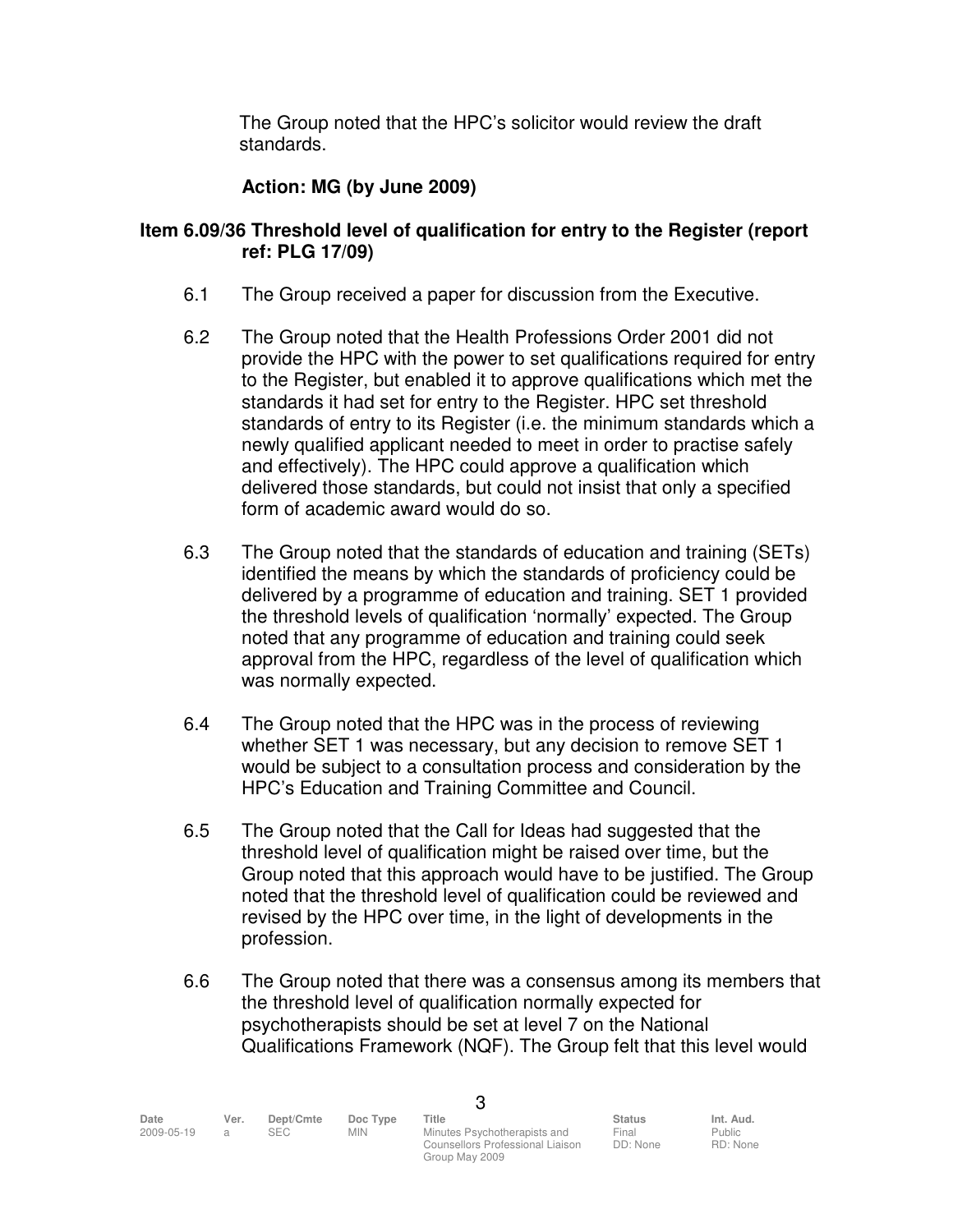enable newly qualified practitioners to meet the standards of proficiency.

- 6.7 The Group discussed the threshold level of qualification which should normally be expected for counsellors. Some members felt that a qualification at level 5 on the NQF would enable practitioners to meet the standards of proficiency. However, other members felt that only a qualification at level 6 would enable practitioners to practise safely, effectively and autonomously and meet the standards of proficiency.
- 6.8 The Group agreed to recommend that the threshold level of qualification for entry to the Register for psychotherapists should be set at level 7.

## **Action: MG (by July 2009)**

 6.9 A majority of the Group agreed to recommend that the threshold level of qualification for entry to the Register for counsellors should be set at level 5. Ms Aldridge, Professor Cooper and Ms McMinn asked that it should be recorded that they would prefer a threshold of level 6.

## **Action: MG (by July 2009)**

### **Item 7.09/37 Voluntary register transfers – draft criteria for transfer (report ref: PLG 18/09)**

- 7.1 The Group received a paper for discussion from the Executive.
- 7.2 The Group noted that, at its meeting on 3 and 4 March 2009, it had discussed the process for transfer of voluntary registers and the criteria that should be used to decide which registers should be transferred to the HPC's Register. The Group had agreed that the proposed criteria should be discussed at a later meeting. Due to time constraints at the meeting held on 29 April 2009, it had not been possible to discuss the paper at that meeting. However, comments had been sought from members of the Group via e-mail after the meeting and the paper had been revised following comments from members.
- 7.3 The Group noted that the criteria which were set should strike a balance between ensuring protection of the public and being reasonably inclusive of existing voluntary registers.
- 7.4 The Group noted that the paper suggested that one of the criteria should be 'the voluntary register must demonstrate processes for

4

| Date       | Ver. | Dept/Cmte | Doc Type | Title                            | <b>Status</b> | Int. Aud. |
|------------|------|-----------|----------|----------------------------------|---------------|-----------|
| 2009-05-19 |      | SEC.      | MIN.     | Minutes Psychotherapists and     | Final         | Public    |
|            |      |           |          | Counsellors Professional Liaison | DD: None      | RD: None  |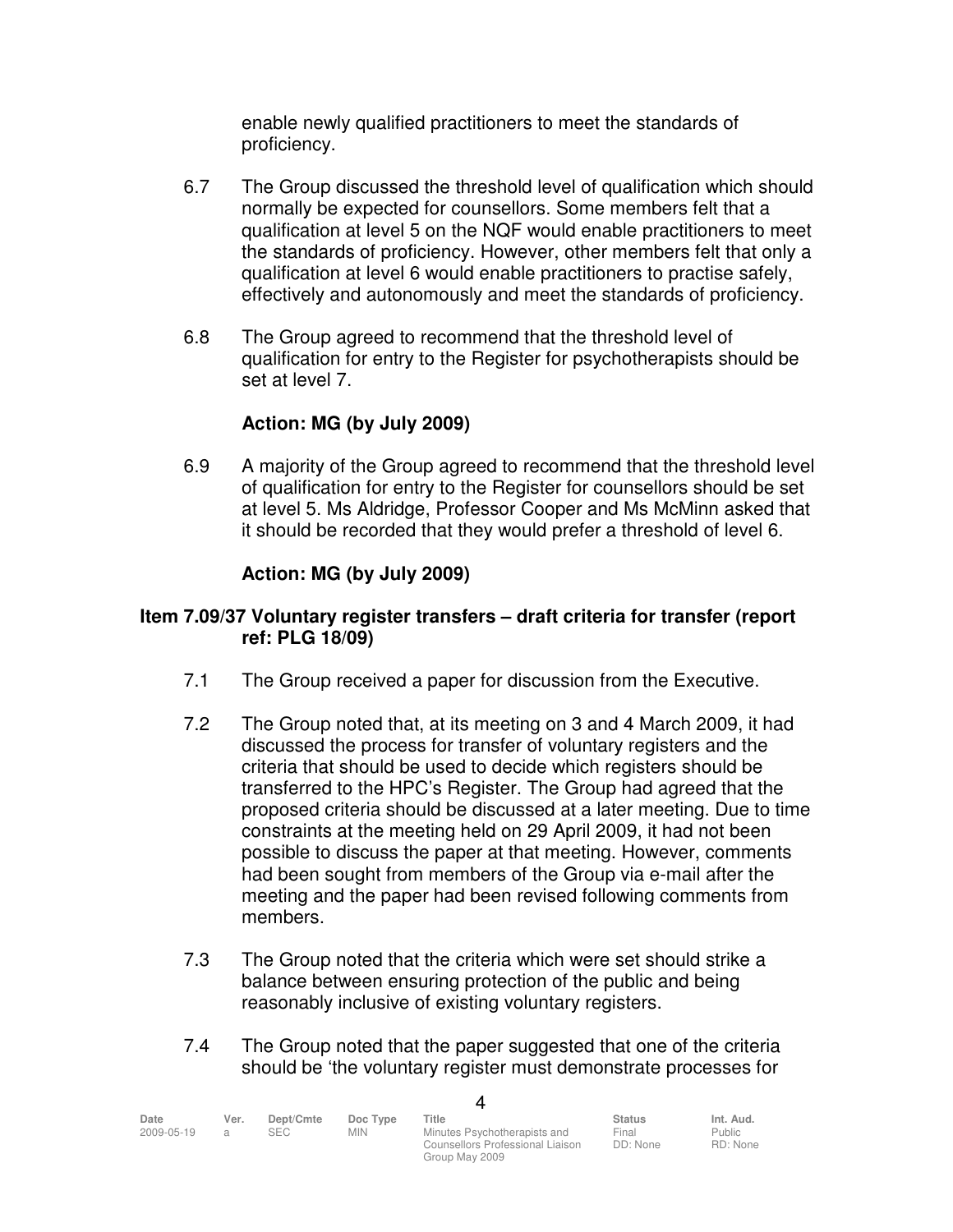assuring that applicants meet the required standards of entry which may include accreditation of education programmes'. The Group noted that it could, if it wished, amend the criteria to require that accreditation was linked to an external quality assurance framework. The Group noted that not all voluntary registers accredited education programmes.

- 7.5 The Group noted that the paper outlined the process for identifying the voluntary registers which should be transferred. The process would allow organisations to submit information to the HPC for consideration and an opportunity to submit further information if required. The HPC would recommend voluntary registers to the Department of Health. The government would make the final decision on which registers should be transferred. Any organisations which did not make a submission to HPC, or whose submission was rejected by the HPC, could contact the Department of Health directly. There would also be a right of judicial review of any decision relating to the transfer of voluntary registers.
- 7.6 The Group noted that some voluntary registers might not differentiate between psychotherapists and counsellors and, if it was not possible to differentiate, individuals might be able to register in both parts of the HPC Register.
- 7.7 The Group noted that individuals who were registered with the HPC were required to renew their registration every two years. The renewal process required the registrant to confirm that they met the HPC's standards of conduct, performance and ethics and standards of continuing professional development. The Group noted that registrants were also subject to audit of their continuing professional development (at a sample rate of 2.5% of each profession).
- 7.8 The Group agreed that the criteria for the transfer of voluntary registers set out in the paper were suitable. The Group agreed to recommend the criteria to the Health Professions Council.

## **Action: CU (by July 2009)**

#### **Item 8.09/38 Protecting the title 'counsellor' (report ref: PLG 19/09)**

- 8.1 The Group received a paper for discussion from the Executive.
- 8.2 The Group noted that, at its meeting on 28 and 29 January 2009, it had discussed whether it would be possible to protect the title 'counsellor' or whether it would only be possible to protect this title as

| Date       | Ver. | Dept/Cmte | Doc Type | Title                            | <b>Status</b> | Int. Aud.     |
|------------|------|-----------|----------|----------------------------------|---------------|---------------|
| 2009-05-19 |      | SEC.      | MIN      | Minutes Psychotherapists and     | Final         | <b>Public</b> |
|            |      |           |          | Counsellors Professional Liaison | DD: None      | RD: None      |

**г**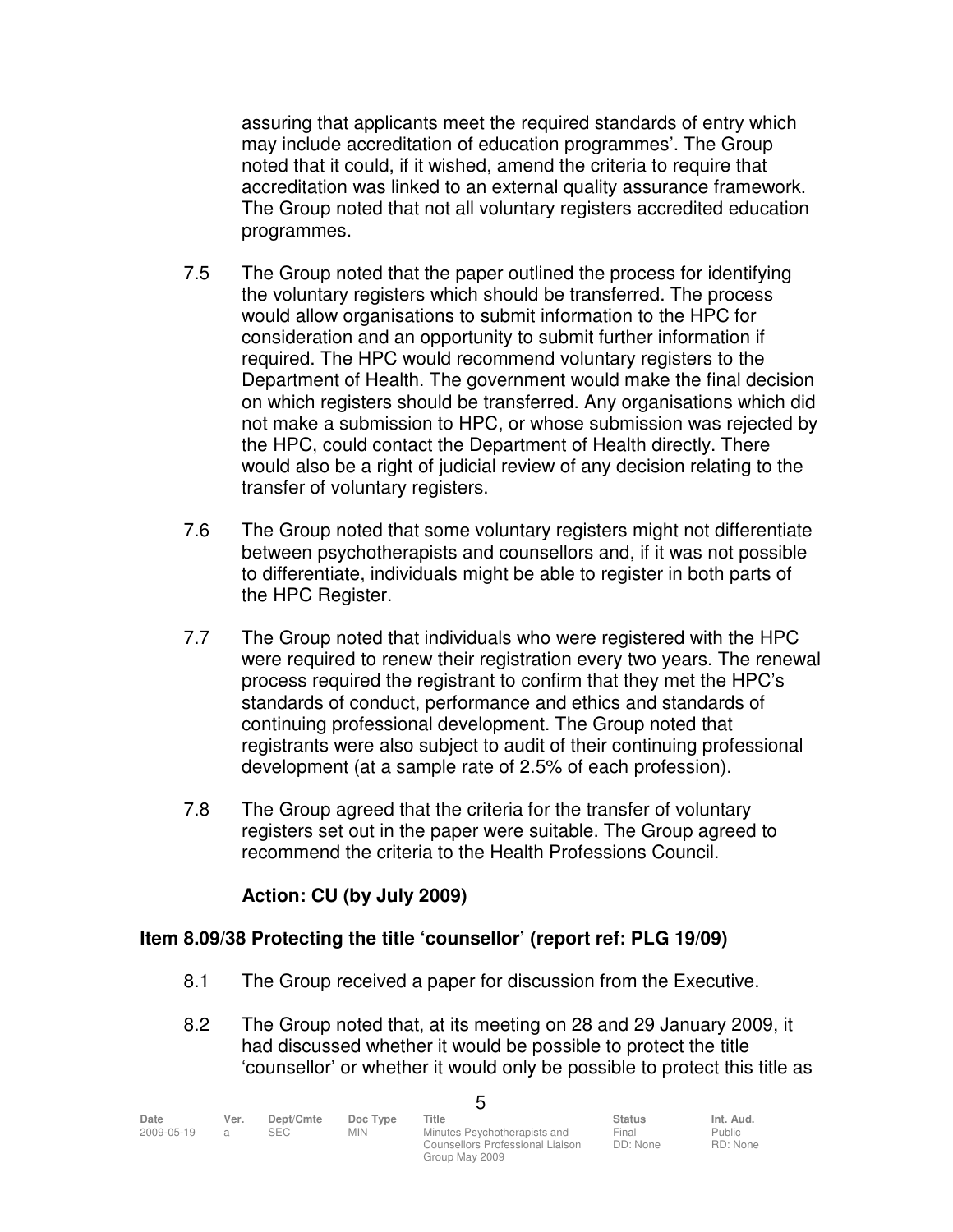part of an adjectival title. The Group had agreed that the 'stem' title counsellor should be protected if possible, as it was widely used by a large number of practitioners and widely understood by the public. The Group had agreed that, if it was not possible to protect the title 'counsellor' without an adjective, 'registered counsellor' might be protected instead but that this should be the subject of further discussion.

- 8.3 The Group noted that the title 'counsellor' was used by those outside of the field of psychotherapy and counselling. For example, 'debt counsellors' provided advice on debt management and 'genetic counsellors' provided information and support to individuals and families about genetic conditions. The Group noted that it was important to consider the extent to which any proposed protected title was in use by the profession being regulated, by other regulated professionals and by others who undertook work in areas which it was not intended to regulate. Protecting a title that was also in use by individuals outside of health, wellbeing or therapeutic interventions and contexts might have the potential to criminalise the behaviour of those who it had not been the intention to regulate.
- 8.4 The Group noted that the HPC Executive had discussed the issue with the HPC's solicitor and parliamentary agent, with a view to finding a way in which the title 'counsellor' might be protected. The solicitor had advised that article 39 of the Health Professions Order 2001 could be amended in some way in order to more clearly specify the circumstances in which misuse of the title would occur. This might be achieved by 'defining' in some way the area of activity of those practitioners which it was sought to regulate. The Group noted that this was not intended as protection of function.
- 8.5 Some members of the Group felt that any reference in the Health Professions Order 2001 to the area of activity should avoid mentioning the phrases 'psychotherapeutic services' or 'advice'. It was suggested that a phrase such as 'psychological therapy services' might be used instead.
- 8.6 The Group:
	- agreed to strongly recommend that the title 'counsellor' should be protected on the basis that it was used by a large number of practitioners; it was well understood by members of the public; and that a failure to protect the title would risk large scale evasion of regulation and therefore harm the level of public protection;

6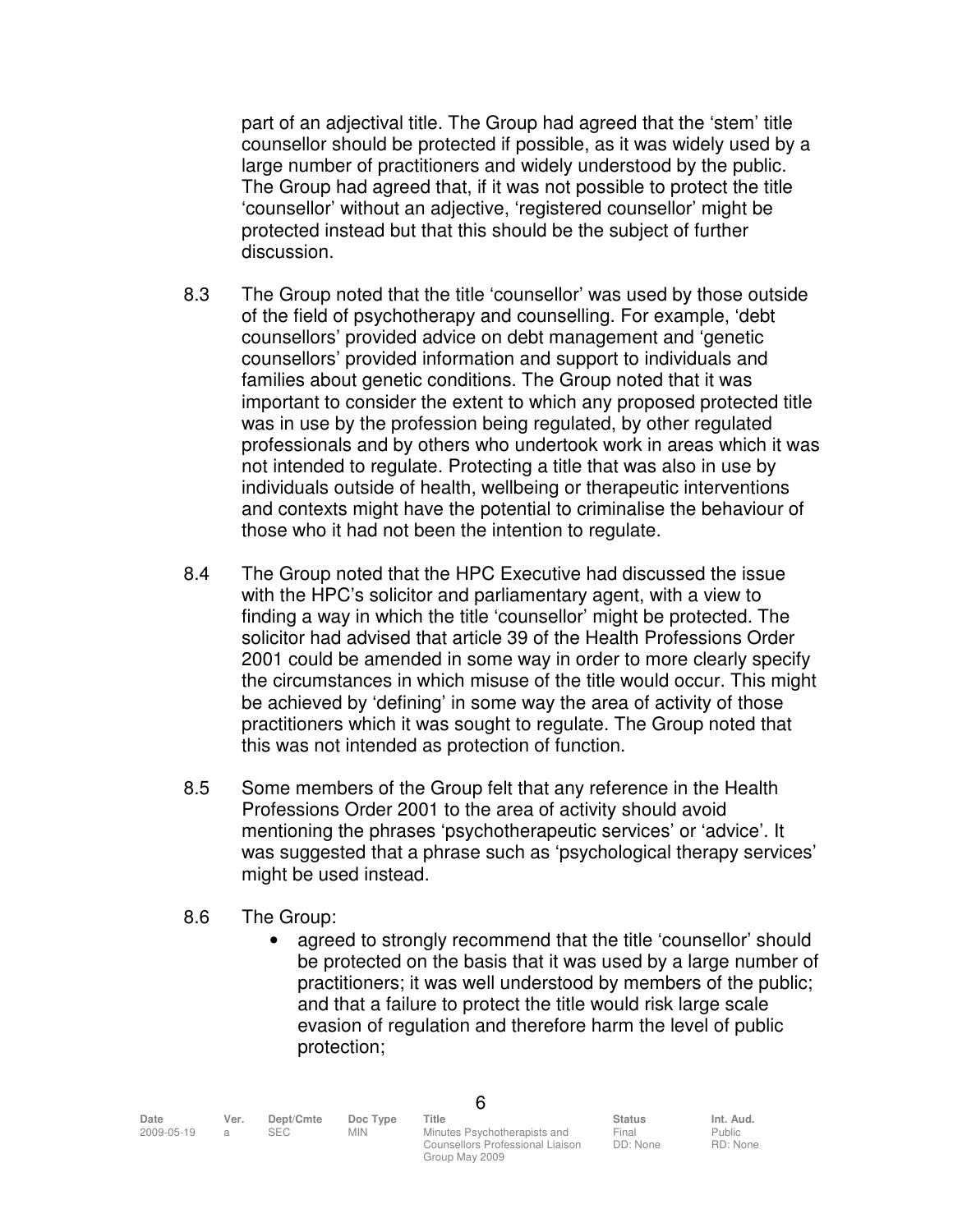- recognised that the title was sometimes used by other groups outside of therapeutic interventions (e.g. debt counsellors). However, the Group believed that it was essential that the title should be protected and recommended that this might be achieved by amending article 39 of the Health Professions Order 2001 to specify the circumstances in which misuse of the title would occur; and
- agreed not to recommend any suitable alternative titles, in the event that the Department of Health considered that it would not be possible to protect the stem 'counsellor' without it being part of an adjectival title.

## **Action: MG (by July 2009)**

#### **Item 9.09/39 Client groups (report ref: PLG 20/09)**

- 9.1 The Group received a paper for discussion from the Executive.
- 9.2 The Group noted that, at its meeting on 28 and 29 January 2009, it had discussed the structure of the Register and protected titles, including some responses to the Call for Ideas calling for the Register to differentiate between those qualified to work with children and young people and those qualified to work with adults. The Group had agreed to revisit the issue in the light of subsequent discussion.
- 9.3 Some members of the Group felt that there was no additional evidence in the paper to justify differentiation on the basis of client groups. These members noted that the standards of proficiency would require registrants to practise within the legal and ethical boundaries of their profession. However, other members of the Group felt that practitioners required specialist training and skills to work with children and therefore the Register should differentiate.
- 9.4 The Group noted that the Association of Child Psychotherapists and the United Kingdom Council for Psychotherapy had provided some comments to the Executive on the draft standards of proficiency, including some suggested amendments. The Group noted that the comments had been received too late for inclusion in the papers for the meeting. The Group agreed that the comments should be circulated to members of the Group for consideration.

## **Action: MG (by June 2009)**

| Date       | Ver. | Dept/Cmte | Doc Type | Title                            | <b>Status</b> | Int. Aud. |
|------------|------|-----------|----------|----------------------------------|---------------|-----------|
| 2009-05-19 |      |           | MIN      | Minutes Psychotherapists and     | Final         | Public    |
|            |      |           |          | Counsellors Professional Ligison | DD: None      | $RD·$ Non |

7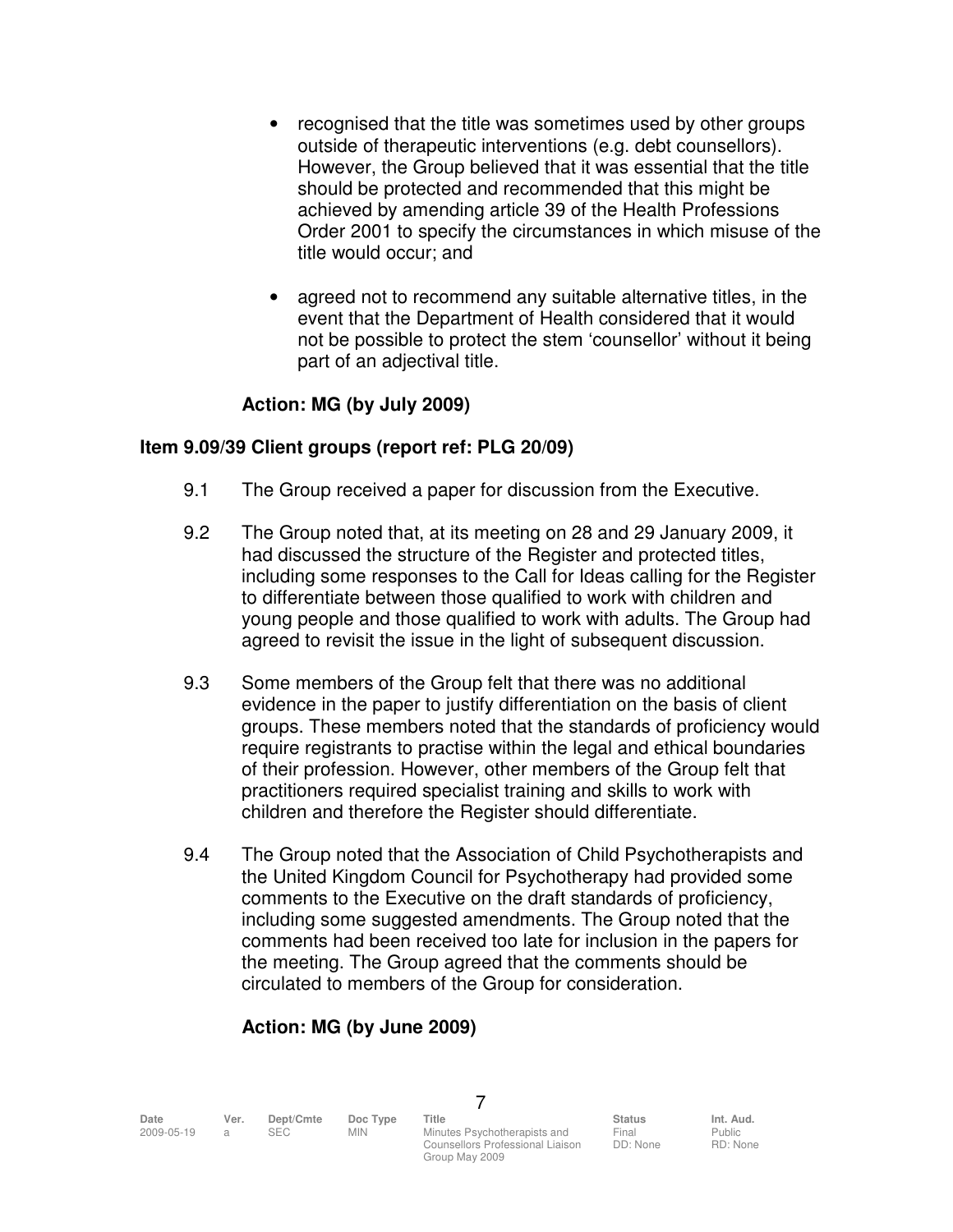9.5 The Group noted that any consultation by the HPC on regulation of psychotherapy and counselling could include a specific question relating to client groups.

### **Item 10.09/40 Dual registration (report ref: PLG 21/09)**

- 10.1 The Group received a paper for discussion from the Executive.
- 10.2 The Group that, at its meeting on 28 and 29 January 2009, it had considered comments made in the Call for Ideas about the implications of regulation for dual registration and the practice of other professionals. The issue had been raised by a member of a Group as an issue on which a view from the Group would be helpful.
- 10.3 The Group noted that potentially some practitioner psychologists, some arts therapists and some nurse therapists would be required to hold dual registration. The Group noted that individuals registered in more than one part of the HPC Register would need to pay a renewal fee for each part.
- 10.4 The Group agreed the following points for inclusion in its recommendations:
	- the Group noted that introducing regulation for psychotherapists and counsellors would mean that some professionals might be required to be dual registered, either with the HPC and another regulator or registered twice by the HPC;
	- the Group had considered whether members of other regulated professions who used psychotherapy or counselling as part of their practice should be able to continue using one of the protected titles without being registered separately as a psychotherapist or counsellor;
	- the Group considered that the extent of dual registration was likely to be relatively small and that many of those who would be required to register twice were likely to be already voluntarily registered by organisations in the field or would be likely to be able to register via having completed an approved training;
	- the Group considered that it was important that those who used the protected titles should be HPC registered, regardless

| Date       | Ver. | Dept/Cmte | Doc Type | Title                            | Status   | Int. Aud.     |  |
|------------|------|-----------|----------|----------------------------------|----------|---------------|--|
| 2009-05-19 |      | SEC.      | MIN      | Minutes Psychotherapists and     | Final    | <b>Public</b> |  |
|            |      |           |          | Counsellors Professional Liaison | DD: None | RD: None      |  |

| e<br>۰. |
|---------|
|---------|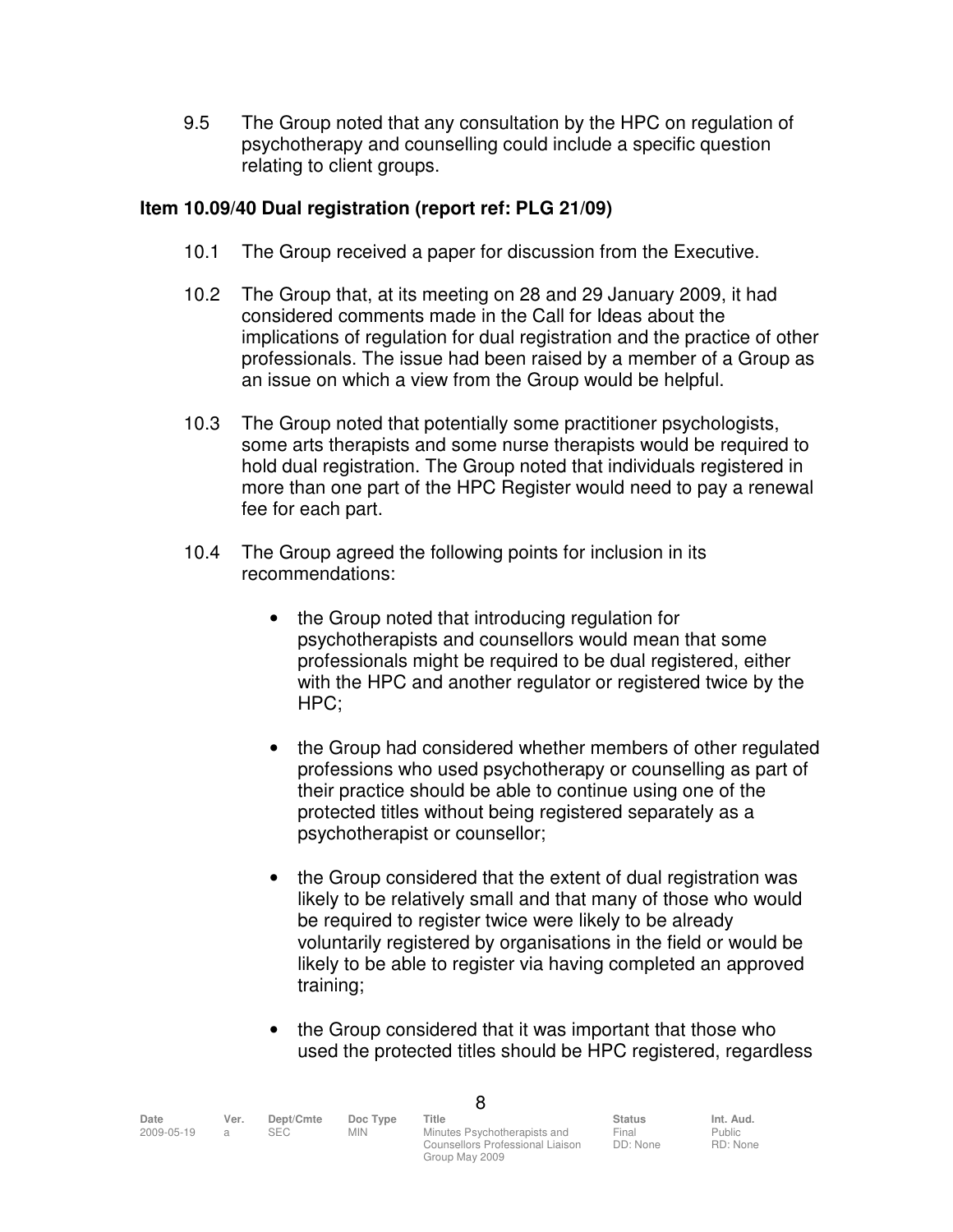of their professional background, as this was important for public protection and for public understanding.

## **Action: MG (by July 2009)**

## **Item 11.09/41 PLG workplan (report ref: PLG 22/09)**

- 11.1 The Group received a paper to note from the Executive.
- 11.2 The Group noted the indicative timetable for future work would be as follows:
	- 6 July 2009: report to the Health Professions Council (the meeting would be held in public);
	- July to October 2009: consultation on the HPC's recommendations to the Secretary of State for Health and Ministers in the devolved administrations;
	- November 2009: reconvened meeting of the Professional Liaison Group to discuss standards of proficiency/threshold level for entry responses (the meeting would be held in public);
	- 10 December 2009: the Health Professions Council would consider responses to the consultation and finalise recommendations to the Secretary of State for Health and Ministers in the devolved administrations (the Health Professions Council meeting would be held in public); and
	- January 2010: process would begin to seek information from voluntary registers in order to make recommendations about register transfers.

## **Item 12.09/42 Grandparenting criteria (report ref: PLG 23/09)**

 12.1 The Group received a paper to note from the Executive, setting out the draft grandparenting criteria for psychologists.

#### **Item 13.09/43 Any other business**

- 13.1 A query was raised on whether the title of 'psychoanalyst' should also be protected, as it was a title which might be used by unregulated practitioners.
- 13.2 The Chairman thanked members of their Group for their contributions to the Group's work, both at meetings and between meetings. The Chairman thanked people in the public gallery for their interest in the Group's work. The Group thanked the Chairman for her chairing of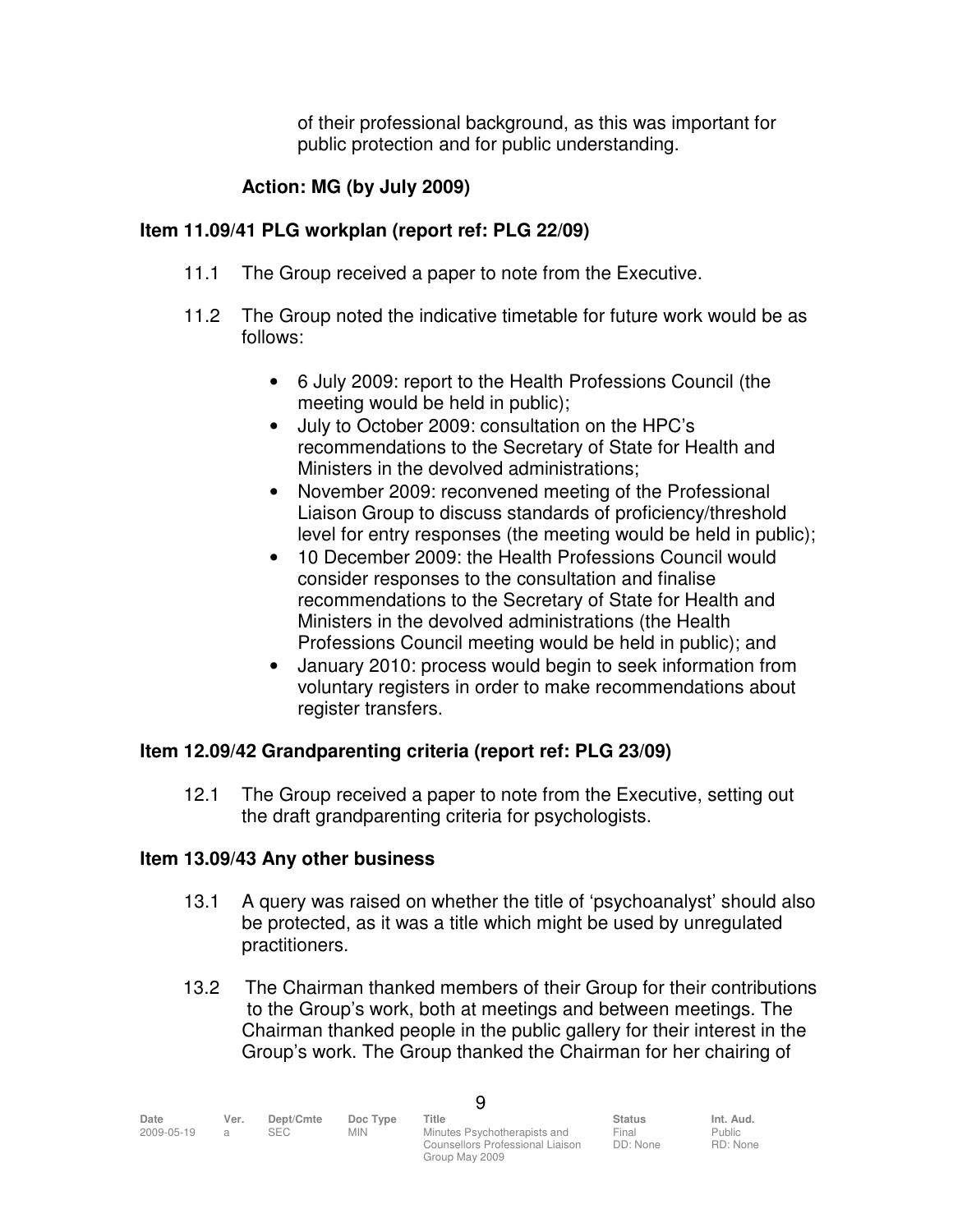the meetings to date. The Group thanked the Executive and the President for their support.

#### **Item 14.09/44 Date and time of next meeting**

 14.1 The next meeting of the Group would be held at 10.30 am on Wednesday 18 November 2009 and Thursday 19 November 2009.

**Chairman** 

**Date** 

10

**Date Ver. Dept/Cmte Doc Type Title Status Status Int. Aud.**<br>2009-05-19 a SEC MIN Minutes Psychotherapists and Final Public Minutes Psychotherapists and Counsellors Professional Liaison Group May 2009

Final DD: None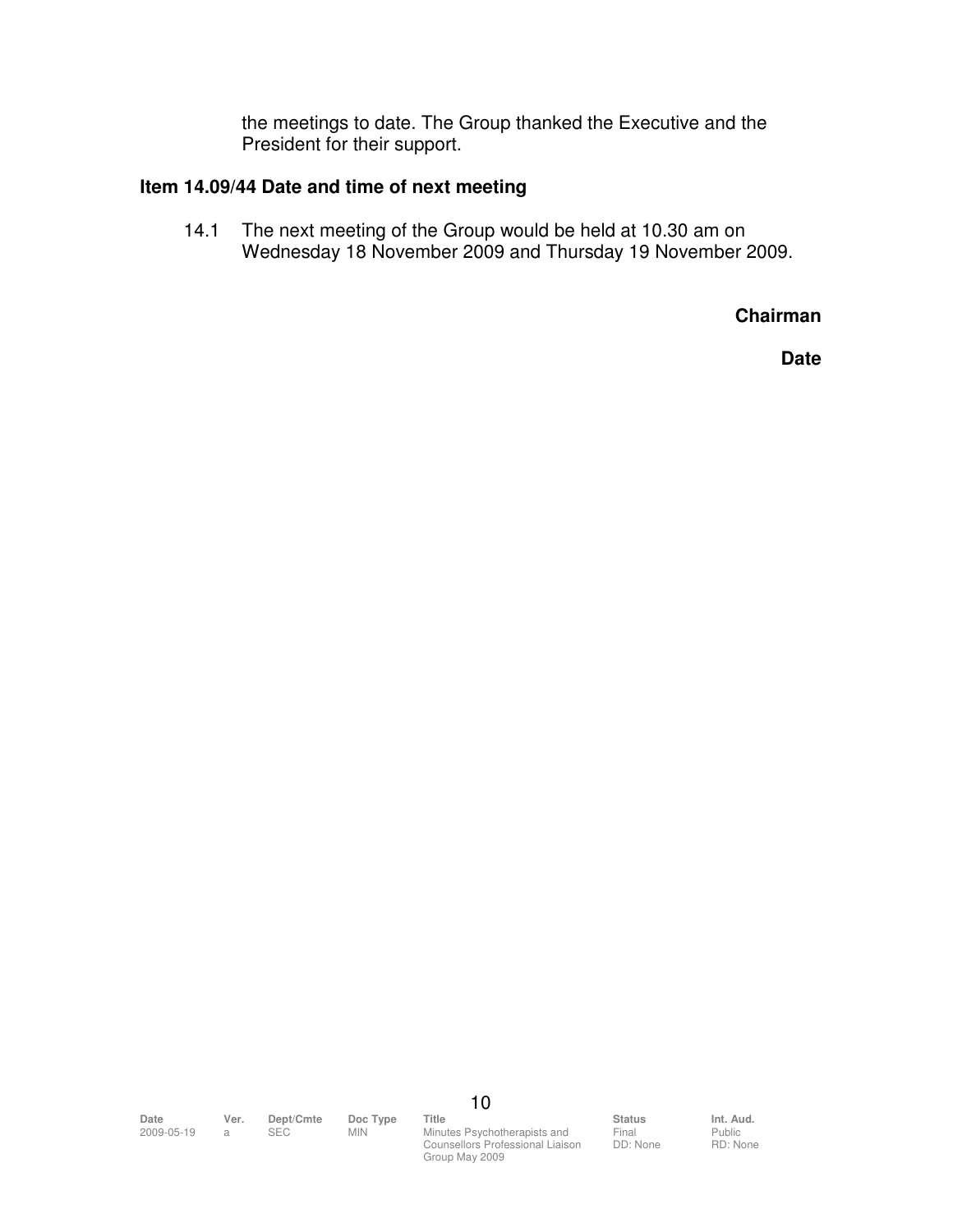#### **Appendix to the minutes of the Psychotherapists and Counsellors Professional Liaison Group held on 26 and 27 May 2009**

This appendix shows the draft standards of proficiency for psychotherapists and counsellors, with a summary of the Group's comments and amendments following the relevant standards.

Black type shows the generic standards of proficiency.

Blue italicised type shows the profession-specific standards agreed by the Group at its meeting on 29 April 2009.

Red italicised type shows where a more significant editing change had occurred, where further comment or discussion was still specifically necessary, or where new or amended standards had been suggested between meetings.

2009-05-19 a SEC MIN Minutes Psychotherapists and Counsellors Professional Liaison Group May 2009

Final DD: None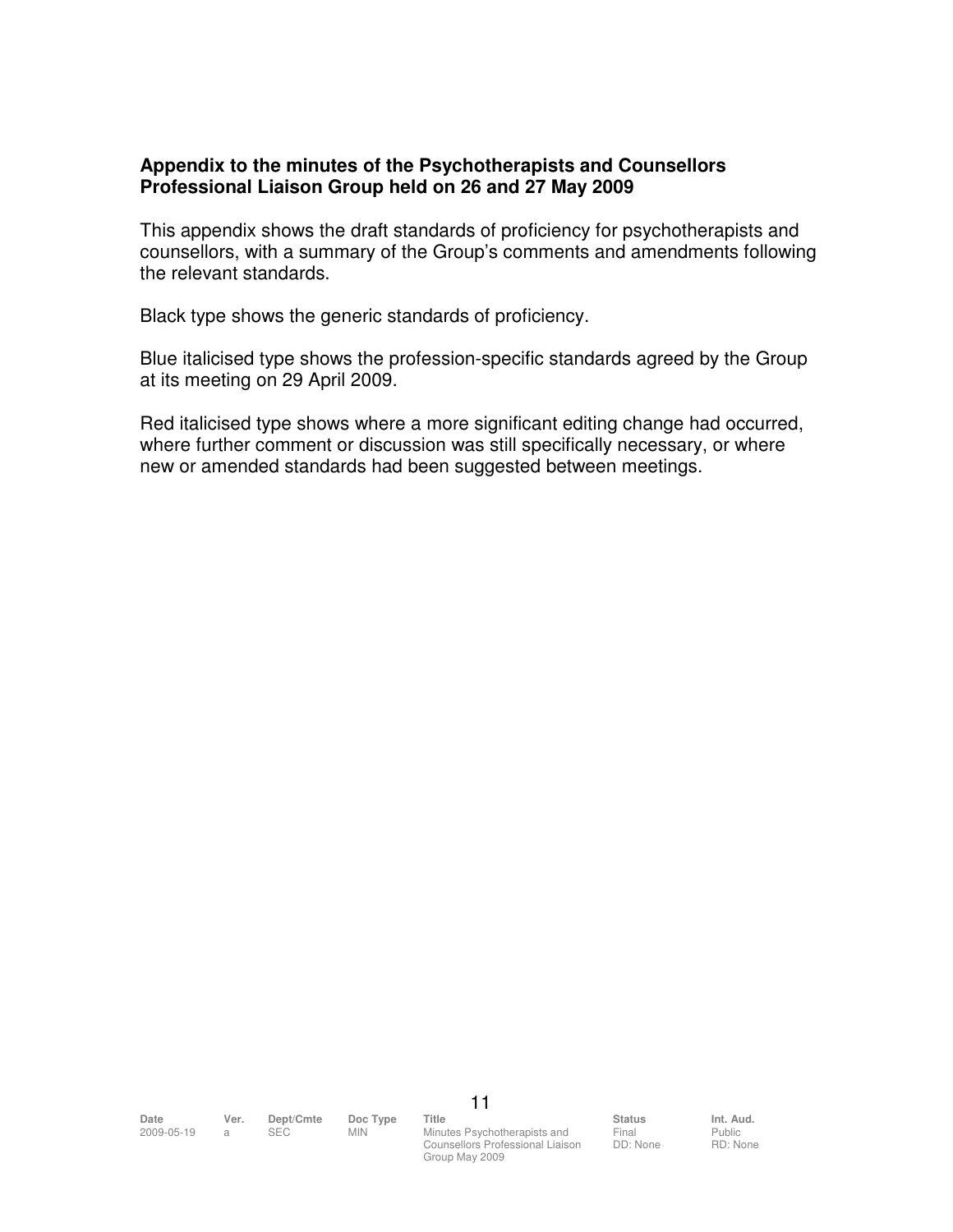Registrant psychotherapists and counsellors must:

| Ref                     | <b>Standard</b>                                                                                       |
|-------------------------|-------------------------------------------------------------------------------------------------------|
|                         |                                                                                                       |
|                         | Professional autonomy and accountability                                                              |
|                         |                                                                                                       |
| 1a.1                    | be able to practise within the legal and ethical boundaries of their profession                       |
|                         | - understand the need to act in the best interests of service users at all times                      |
|                         | - understand what is required of them by the Health Professions Council                               |
|                         | - understand the need to respect, and so far as possible uphold, the rights, dignity, values and      |
|                         | autonomy of every service user including their role in the diagnostic and therapeutic process and in  |
|                         | maintaining health and wellbeing                                                                      |
|                         | - be aware of current UK legislation applicable to the work of their profession                       |
| <b>Psychotherapists</b> | - be able to recognise and manage the dynamics of power and authority                                 |
| & Counsellors           | - understand the role of the psychotherapist / counsellor in a range of settings, services and        |
|                         | theoretical approaches                                                                                |
| 1a.2                    | be able to practise in a non-discriminatory manner                                                    |
| 1a.3                    | Understand the importance of and be able to maintain confidentiality                                  |
| 1a.4                    | Understand the importance of and be able to obtain informed consent                                   |
| 1a.5                    | be able to exercise a professional duty of care                                                       |
| Psychotherapists        | - understand their duty of care with regard to the legislation on safeguarding children, young people |
| & Counsellors           | and vulnerable adults                                                                                 |
| 1a.6                    | be able to practise as an autonomous professional, exercising their own professional                  |
|                         | judgement                                                                                             |
|                         | - be able to assess a situation, determine the nature and severity of the problem and call upon the   |
|                         | required knowledge and experience to deal with the problem                                            |
|                         | - be able to initiate resolution of problems and be able to exercise personal initiative              |
|                         | - know the limits of their practice and when to seek advice or refer to another professional          |
|                         | - recognise that they are personally responsible for and must be able to justify their decisions      |

| Date<br>2009-05-19 | Ver. | Dept/Cmte<br><b>SEC</b> | Doc Type<br><b>MIN</b> | Title<br>Minutes Psychotherapists and<br>Counsellors Professional Liaison<br>Group May 2009 | Status<br>Final<br>DD: None | Int. Aud.<br>Public<br>RD: None |
|--------------------|------|-------------------------|------------------------|---------------------------------------------------------------------------------------------|-----------------------------|---------------------------------|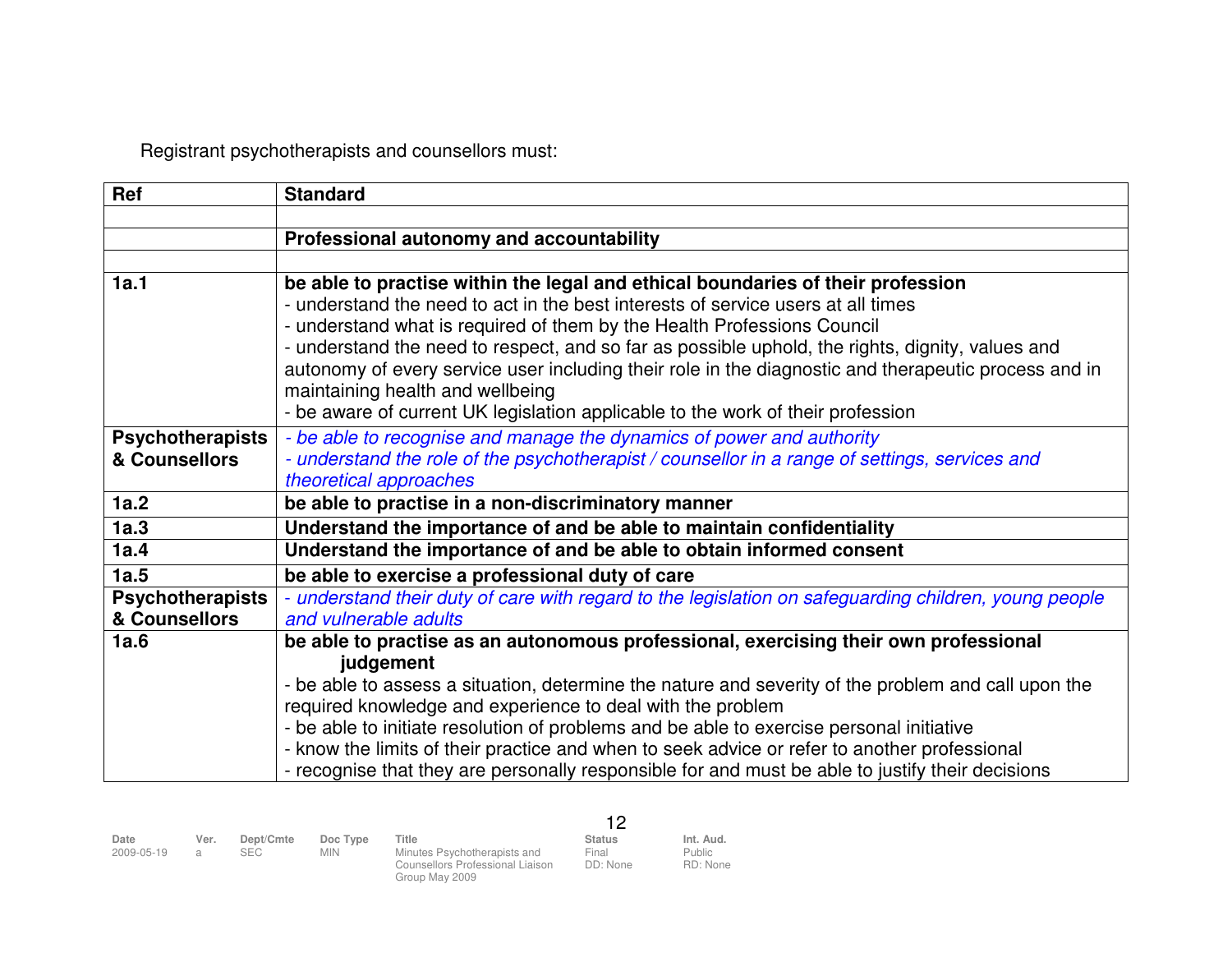| 1a.7                                     | recognise the need for effective self-management of workload and resources and be able to<br>practise accordingly                                                                                                                                                                                                                                                                                                                   |
|------------------------------------------|-------------------------------------------------------------------------------------------------------------------------------------------------------------------------------------------------------------------------------------------------------------------------------------------------------------------------------------------------------------------------------------------------------------------------------------|
| 1a.8                                     | understand the obligation to maintain fitness to practise<br>- understand the need to practise safely and effectively within their scope of practice<br>- understand the need to maintain high standards of personal conduct<br>- understand the importance of maintaining their own health<br>- understand both the need to keep skills and knowledge up to date and the importance of career-<br>long learning                    |
| <b>Psychotherapists</b><br>& Counsellors | - recognise the obligation to maintain fitness to practise including engagement in their own<br>counselling or psychotherapy based process in a way consistent with their own theoretical approach<br>- be able to identify and manage their personal involvement in and contribution to the processes of<br>therapy, including recognising their own distress or disturbance and by being able to develop self-<br>care strategies |

|                         | <b>Professional relationships</b>                                                                |
|-------------------------|--------------------------------------------------------------------------------------------------|
|                         |                                                                                                  |
| 1 <sub>b.1</sub>        | be able to work, where appropriate, in partnership with other professionals, support staff,      |
|                         | service users and their relatives and carers                                                     |
|                         | - understand the need to build and sustain professional relationships as both an independent     |
|                         | practitioner and collaboratively as a member of a team                                           |
|                         | - understand the need to engage service users and carers in planning and evaluating diagnostics, |
|                         | treatments and interventions to meet their needs and goals                                       |
|                         | - be able to make appropriate referrals                                                          |
| <b>Psychotherapists</b> | - understand the role of the therapist in the broader social and cultural context                |
| & Counsellors           | - be able to demonstrate sensitivity to organisational dynamics                                  |
| 1 <sub>b.2</sub>        | Be able to contribute effectively to work undertaken as part of a multi-disciplinary team        |
| 1 <sub>b.3</sub>        | be able to demonstrate effective and appropriate skills in communicating information, advice,    |

| Date<br>2009-05-19 | Ver. | Dept/Cmte<br><b>SEC</b> | Doc Type<br>MIN | Title<br>Minutes Psychotherapists and<br>Counsellors Professional Liaison | Status<br>Final<br>DD: None | Int. Aud.<br>Public<br>RD: None |
|--------------------|------|-------------------------|-----------------|---------------------------------------------------------------------------|-----------------------------|---------------------------------|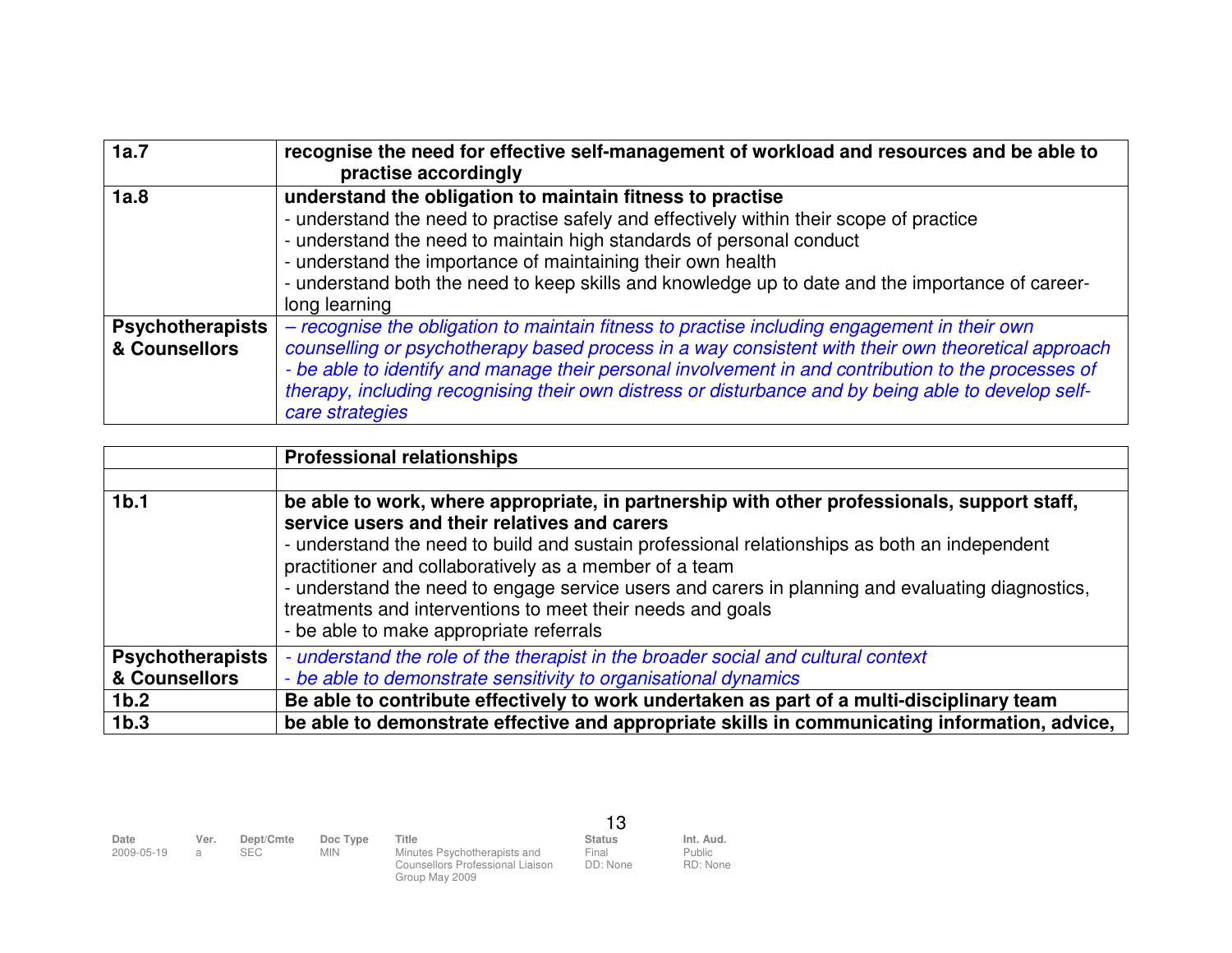|                         | instruction and professional opinion to colleagues, service users, their relatives and carers                    |
|-------------------------|------------------------------------------------------------------------------------------------------------------|
|                         | - be able to communicate in English to the standard equivalent to level 7of the International English            |
|                         | Language Testing System, with no element below 6.5 $^{\circ}$                                                    |
|                         | - understand how communication skills affect the assessment of service users and how the means of                |
|                         | communication should be modified to address and take account of factors such as age, physical                    |
|                         | ability and learning ability                                                                                     |
|                         | - be able to select, move between and use appropriate forms of verbal and non-verbal                             |
|                         | communication with service users and others                                                                      |
|                         | - be aware of the characteristics and consequences of non-verbal communication and how this can                  |
|                         | be affected by culture, age, ethnicity, gender, religious beliefs and socio-economic status                      |
|                         | - understand the need to provide service users (or people acting on their behalf) with the information           |
|                         | necessary to enable them to make informed decisions                                                              |
|                         | - understand the need to use an appropriate interpreter to assist service users whose first language             |
|                         | is not English, wherever possible                                                                                |
|                         | - recognise that relationships with service users should be based on mutual respect and trust, and<br>be able to |
|                         |                                                                                                                  |
|                         | maintain high standards of care even in situations of personal incompatibility                                   |
| <b>Psychotherapists</b> | - be able to communicate the nature of their chosen theoretical approach in a way which is consistent            |
| & Counsellors           | with their chosen theoretical approach                                                                           |
|                         | - be able to communicate appropriately and effectively with other professionals about the client and             |
|                         | proposed therapeutic work                                                                                        |
| 1 <sub>b.4</sub>        | Understand the need for effective communication throughout the care of the service user                          |
|                         | - recognise the need to use interpersonal skills to encourage the active participation of service users          |
| <b>Psychotherapists</b> | - be able to build, maintain and end therapeutic relationships with clients                                      |
| & Counsellors           |                                                                                                                  |

<sup>&</sup>lt;sup>1</sup> The International English Language Testing System (IELTS) tests competence in spoken and written English. Applicants who have qualified outside of the UK, whose first language is not English and who are not nationals of a country within the European Economic Area, have to provide evidence that they have reached the necessary standard. The HPC accepts a number of other tests as equivalent to the IELTS examination.

|                    |                       |                   |                        |                                                                                             | 14                                 |                                 |
|--------------------|-----------------------|-------------------|------------------------|---------------------------------------------------------------------------------------------|------------------------------------|---------------------------------|
| Date<br>2009-05-19 | Ver.<br>$\mathcal{A}$ | Dept/Cmte<br>SEC. | Doc Type<br><b>MIN</b> | Title<br>Minutes Psychotherapists and<br>Counsellors Professional Liaison<br>Group May 2009 | <b>Status</b><br>Final<br>DD: None | Int. Aud.<br>Public<br>RD: None |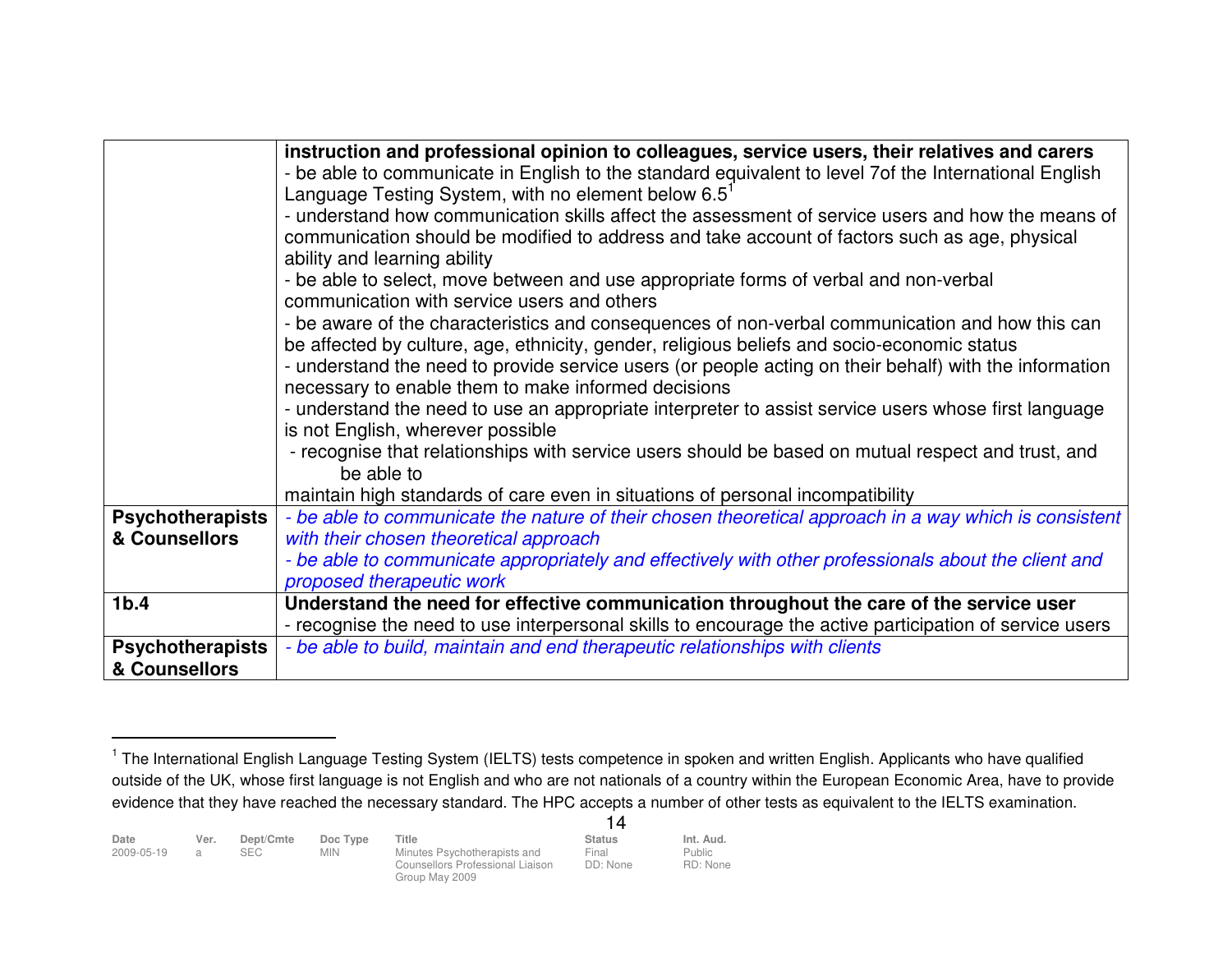|                         | Identification and assessment of health and social care needs                                                                                            |
|-------------------------|----------------------------------------------------------------------------------------------------------------------------------------------------------|
|                         |                                                                                                                                                          |
| 2a.1                    | be able to gather appropriate information                                                                                                                |
| 2a.2                    | be able to select and use appropriate assessment techniques                                                                                              |
|                         | - be able to undertake and record a thorough, sensitive and detailed assessment, using appropriate techniques                                            |
|                         | and equipment                                                                                                                                            |
| <b>Psychotherapists</b> | - be able to devise a strategy and conduct and record the assessment process that is consistent with the                                                 |
| & Counsellors           | theoretical approach, setting and client group                                                                                                           |
|                         | - be able to observe and record clients' responses and assess the implication for therapeutic work                                                       |
|                         |                                                                                                                                                          |
| 2a.3                    | be able to undertake or arrange investigations as appropriate                                                                                            |
| 2a.4                    | be able to analyse and critically evaluate the information collected                                                                                     |
| Psychotherapists        | - be able to apply a chosen theoretical model to assess the clients' needs                                                                               |
| & Counsellors           | - be able to apply a chosen theoretical model to assess the clients' suitability for the therapy offered                                                 |
|                         |                                                                                                                                                          |
|                         | The Group agreed that this standard should be amended to require an ability to apply a chosen theoretical                                                |
|                         | model to assess the suitability of the therapy offered to the client.                                                                                    |
|                         |                                                                                                                                                          |
|                         | - be able to identify and respond appropriately to areas of potential risk for the client, such as suicide, self injury<br>and possible danger to others |

|                  | Formulation and delivery of plans and strategies for meeting health and social care needs                                                                                                                                                                                                                                                                    |
|------------------|--------------------------------------------------------------------------------------------------------------------------------------------------------------------------------------------------------------------------------------------------------------------------------------------------------------------------------------------------------------|
|                  |                                                                                                                                                                                                                                                                                                                                                              |
| 2 <sub>b.1</sub> | be able to use research, reasoning and problem solving skills to determine appropriate<br>actions<br>- recognise the value of research to the critical evaluation of practice<br>- be able to engage in evidence-based practice, evaluate practice systematically, and participate in<br>audit procedures<br>- be aware of a range of research methodologies |

|                    |           |                         |                        |                                                                                             | 15                                 |                                 |
|--------------------|-----------|-------------------------|------------------------|---------------------------------------------------------------------------------------------|------------------------------------|---------------------------------|
| Date<br>2009-05-19 | Ver.<br>a | Dept/Cmte<br><b>SEC</b> | Doc Type<br><b>MIN</b> | Title<br>Minutes Psychotherapists and<br>Counsellors Professional Liaison<br>Group May 2009 | <b>Status</b><br>Final<br>DD: None | Int. Aud.<br>Public<br>RD: None |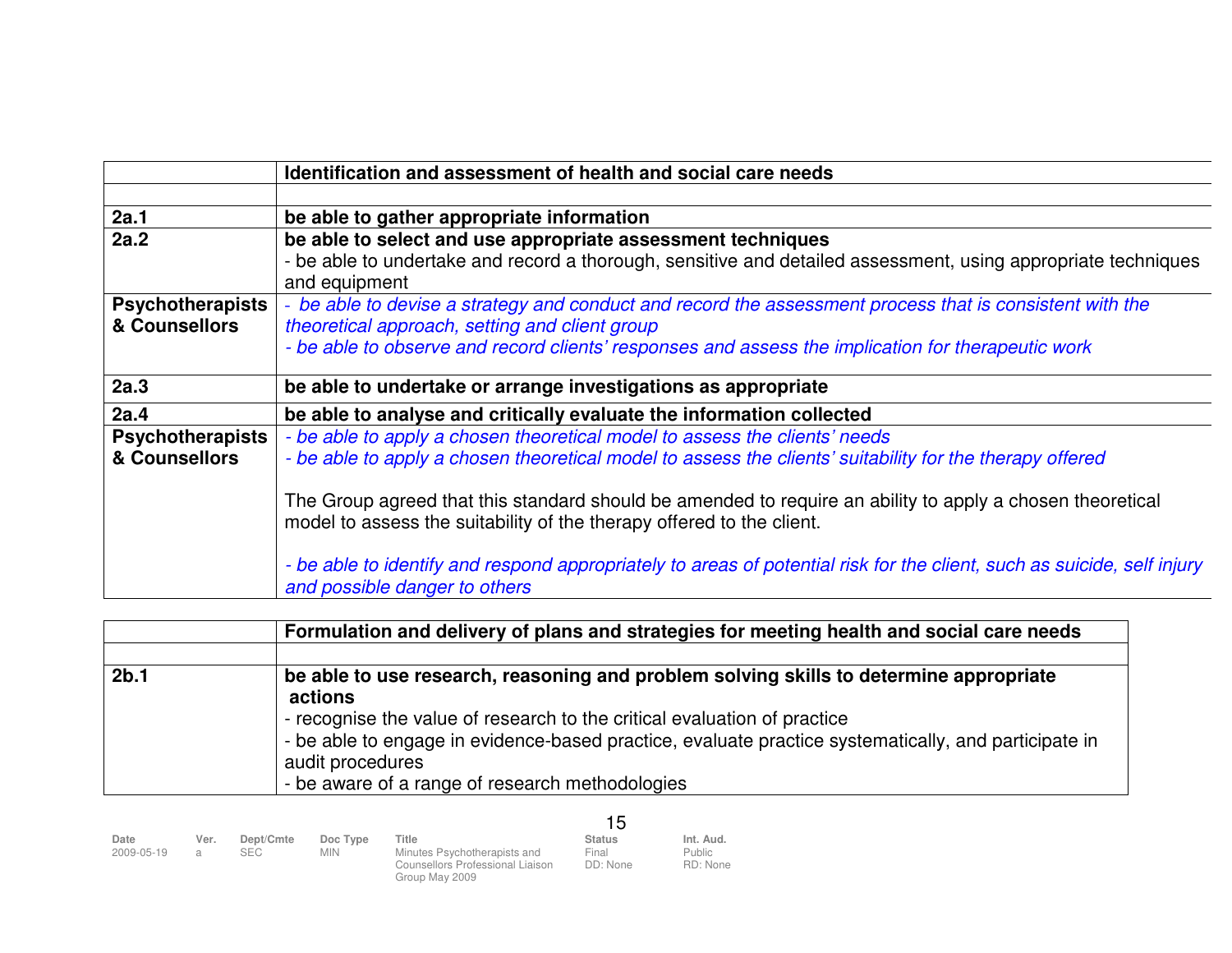| - be able to demonstrate a logical and systematic approach to problem solving                           |
|---------------------------------------------------------------------------------------------------------|
| - be able to evaluate research and other evidence to inform their own practice                          |
|                                                                                                         |
| The following amended standard had been suggested during post-meeting discussion between some           |
| members of the Group as a standard for both psychotherapists and counsellors:                           |
|                                                                                                         |
| - understand the relevance of different approaches to research in counselling/ psychotherapy            |
|                                                                                                         |
| The Group felt that the standard did not add substantially to the generic standard and agreed to        |
| delete the proposed profession-specific standard.                                                       |
|                                                                                                         |
|                                                                                                         |
| The Group felt that some of the terminology in the generic standard would not be appropriate for        |
| psychotherapy and counselling. The Group noted that the HPC would undertake a review of the             |
| generic standards to ensure that the wording was appropriate.                                           |
|                                                                                                         |
| The following standard had been included in the first draft as a potential profession-specific standard |
| for psychotherapists and had been suggested during post-meeting discussion between some                 |
| members of the Group as a standard for psychotherapists only:                                           |
|                                                                                                         |
| - understand and be able to critically evaluate the significance and implications of research findings  |
| in relation to assessment for therapeutic intervention                                                  |
|                                                                                                         |
| The Group felt that the standard did not add substantially to the generic standard and agreed to        |
| delete the proposed profession-specific standard.                                                       |
|                                                                                                         |
| - understand the relevance of studies and research findings in human development,                       |
| psychopathology, sexuality, ethics and social sciences in understanding the therapeutic process and     |
| be able to engage these to achieve productive therapeutic outcomes                                      |
|                                                                                                         |
| The Group felt that the lengthy wording of this standard was confusing and potentially constraining     |
| on practitioners. The Group agreed to delete the proposed profession-specific standard.                 |
|                                                                                                         |
| 16                                                                                                      |

| Date<br>2009-05-19 | Ver. | Dept/Cmte<br>SEC. | Doc Type<br>MIN. | Title<br>Minutes Psychotherapists and<br>Counsellors Professional Liaison<br>Group May 2009 | <b>Status</b><br>Final<br>DD: None | Int. Aud.<br>Public<br>RD: None |
|--------------------|------|-------------------|------------------|---------------------------------------------------------------------------------------------|------------------------------------|---------------------------------|
|                    |      |                   |                  |                                                                                             |                                    |                                 |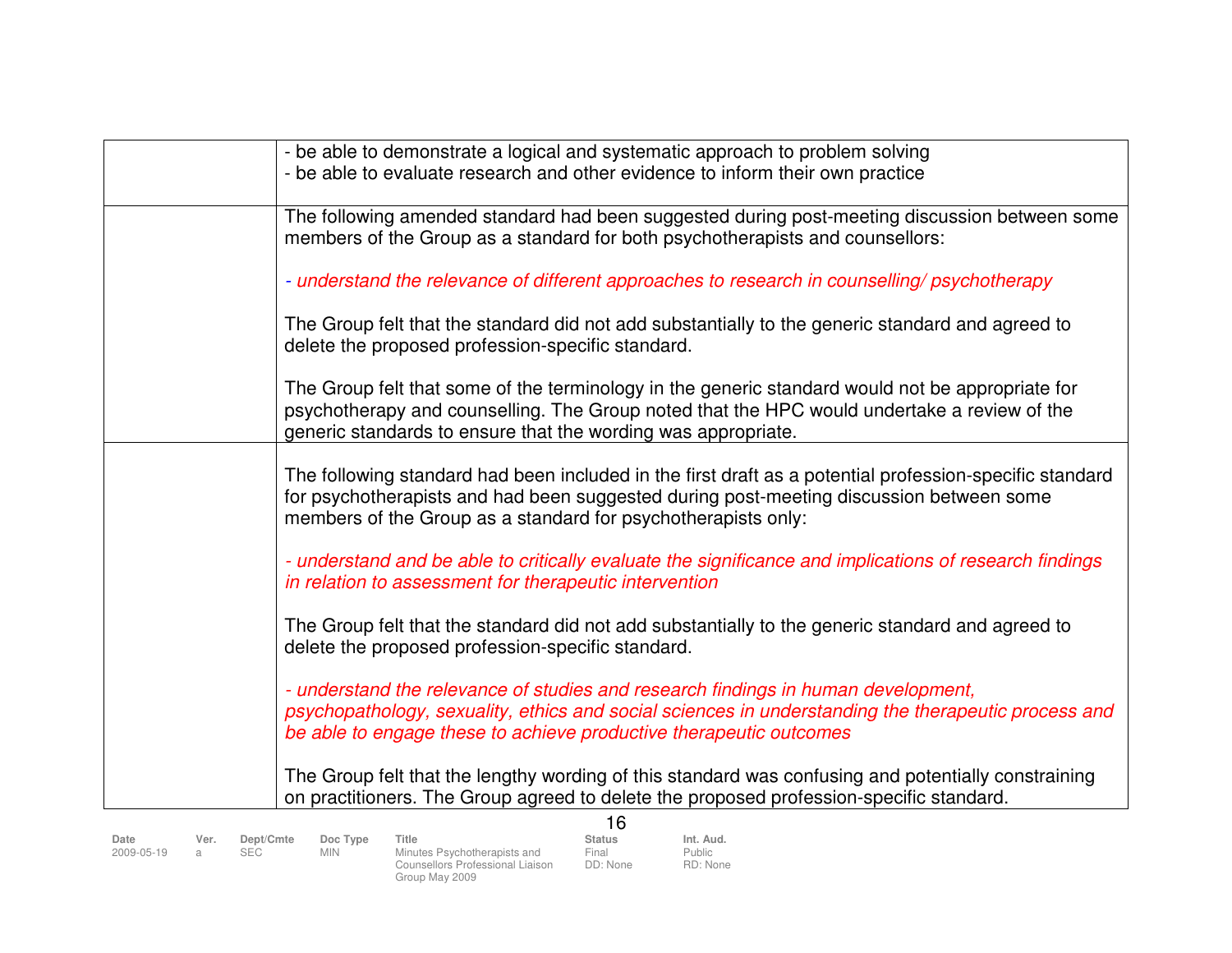| 2b.2                    | be able to draw on appropriate knowledge and skills in order to make professional                                                     |
|-------------------------|---------------------------------------------------------------------------------------------------------------------------------------|
|                         | judgements                                                                                                                            |
|                         | - be able to change their practice as needed to take account of new developments                                                      |
|                         | - be able to demonstrate a level of skill in the use of information technology appropriate to their                                   |
|                         | practice                                                                                                                              |
| <b>Psychotherapists</b> | - be able to work effectively whilst holding alternative competing explanations in mind                                               |
| & Counsellors           | - be able to recognise when further therapeutic work is inappropriate or unlikely to be helpful                                       |
|                         | - be able to use a chosen theoretical approach to formulate appropriate therapeutic processes                                         |
|                         | - be able to conceptualise presenting situations within a coherent framework of psychological theory                                  |
|                         | and evidence, incorporating interpersonal, societal, cultural and biological factors                                                  |
|                         | - be able to reflect on and engage with complex and sometimes contradictory information elicited                                      |
|                         | from the client in order to progress/develop a working understanding of psychological difficulties and                                |
|                         | their origins                                                                                                                         |
|                         | - be able to make informed judgements on complex issues in the absence of complete information                                        |
|                         | The following standards were deleted from the tabled version of the standards:                                                        |
|                         | - be able to use theoretical knowledge to develop working hypotheses, generate therapeutic                                            |
|                         | responses to clinical problems and to develop new strategies where appropriate                                                        |
|                         | - be able to analyse complex, incomplete and contradictory areas of clinical understanding and use<br>this to inform therapeutic work |
|                         | be able to manage complex unpredictable contextual variables that may require adaptation and                                          |
|                         | <i>innovative practice</i>                                                                                                            |
|                         |                                                                                                                                       |
|                         | The following standards had been suggested by some members of the Group as profession-specific                                        |
|                         | standards for counsellors. They were deleted from the tabled version of the standards:                                                |
|                         | - be able to use theoretical knowledge to develop working hypotheses and respond therapeutically<br>and coherently to client issues   |
|                         | - be able to work with incomplete and contradictory understandings of client issues                                                   |
|                         | - be able to work flexibly and therapeutically with unpredictable contextual variables                                                |
|                         |                                                                                                                                       |

| Date<br>2009-05-19 | Ver. | Dept/Cmte<br>SEC | Doc Type<br><b>MIN</b> | Title<br>Minutes Psychotherapists and<br><b>Counsellors Professional Liaison</b><br>Group May 2009 | <b>Status</b><br>Final<br>DD: None | Int. Aud.<br>Public<br>RD: None |
|--------------------|------|------------------|------------------------|----------------------------------------------------------------------------------------------------|------------------------------------|---------------------------------|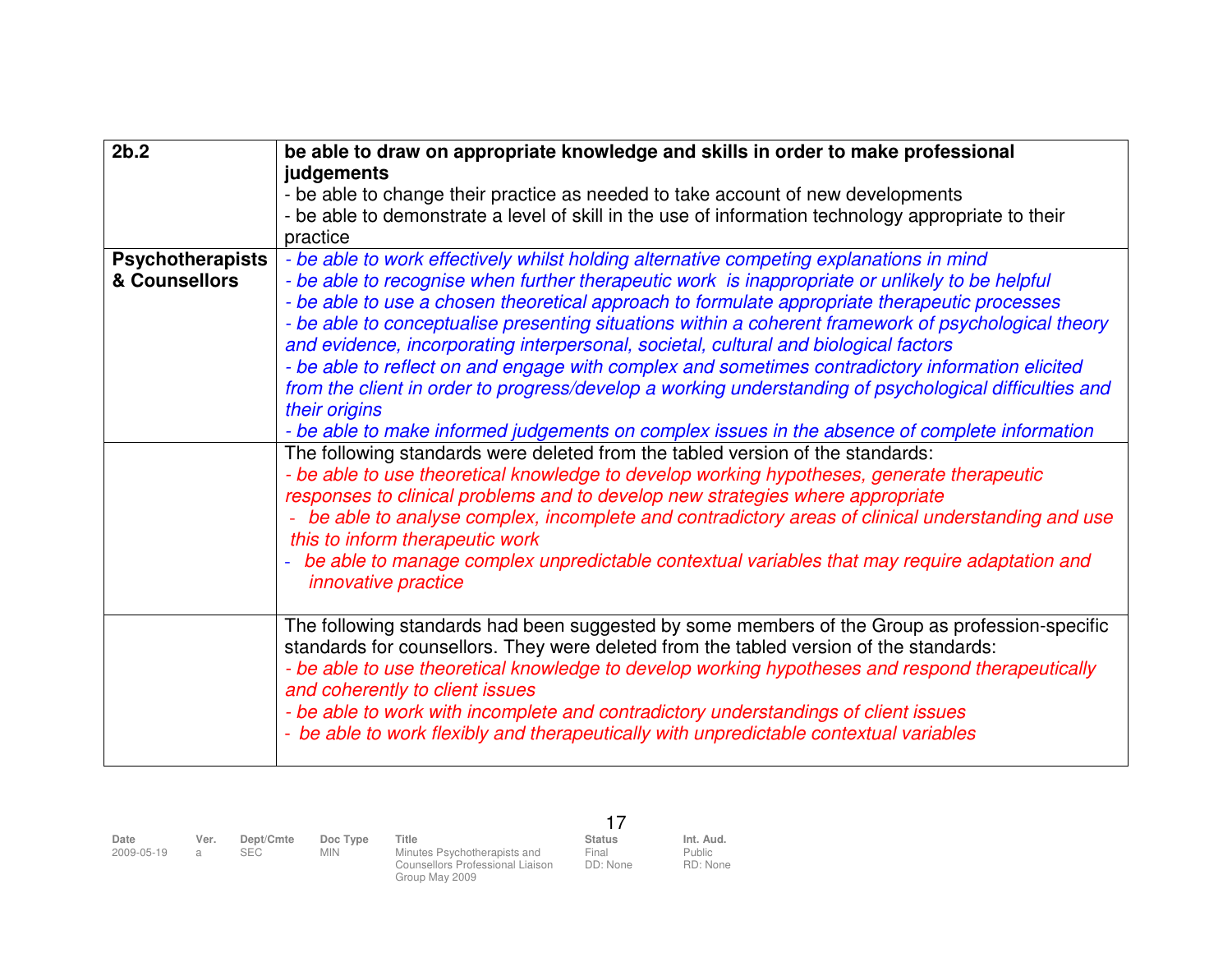| timescales<br>- understand the requirement to adapt practice to meet the needs of different groups distinguished<br>by, for example, physical, psychological, environmental, cultural or socio-economic factors<br>-be able to use models of gendered and culturally influenced human development when considering<br>the client's situation and understand the implication of these when developing therapeutic<br>hypotheses and therapeutic responses<br>The Group agreed that this standard was restrictive and did not add anything substantial to the<br>generic standard. The Group agreed to delete the proposed profession-specific standard.<br>The Group felt that the generic standard should be amended to refer to 'groups and individuals' and<br>agreed that this should be considered as part of the HPC's review of the generic standards.<br>2 <sub>b.4</sub><br>be able to conduct appropriate diagnostic or monitoring procedures, treatment, therapy or<br>other actions safely and skilfully<br>- understand the need to maintain the safety of both service users and those involved in their care<br>- be able to establish an effective, collaborative working relationship with the client<br><b>Psychotherapists</b> |  |
|--------------------------------------------------------------------------------------------------------------------------------------------------------------------------------------------------------------------------------------------------------------------------------------------------------------------------------------------------------------------------------------------------------------------------------------------------------------------------------------------------------------------------------------------------------------------------------------------------------------------------------------------------------------------------------------------------------------------------------------------------------------------------------------------------------------------------------------------------------------------------------------------------------------------------------------------------------------------------------------------------------------------------------------------------------------------------------------------------------------------------------------------------------------------------------------------------------------------------------------------------|--|
|                                                                                                                                                                                                                                                                                                                                                                                                                                                                                                                                                                                                                                                                                                                                                                                                                                                                                                                                                                                                                                                                                                                                                                                                                                                  |  |
|                                                                                                                                                                                                                                                                                                                                                                                                                                                                                                                                                                                                                                                                                                                                                                                                                                                                                                                                                                                                                                                                                                                                                                                                                                                  |  |
|                                                                                                                                                                                                                                                                                                                                                                                                                                                                                                                                                                                                                                                                                                                                                                                                                                                                                                                                                                                                                                                                                                                                                                                                                                                  |  |
|                                                                                                                                                                                                                                                                                                                                                                                                                                                                                                                                                                                                                                                                                                                                                                                                                                                                                                                                                                                                                                                                                                                                                                                                                                                  |  |
|                                                                                                                                                                                                                                                                                                                                                                                                                                                                                                                                                                                                                                                                                                                                                                                                                                                                                                                                                                                                                                                                                                                                                                                                                                                  |  |
|                                                                                                                                                                                                                                                                                                                                                                                                                                                                                                                                                                                                                                                                                                                                                                                                                                                                                                                                                                                                                                                                                                                                                                                                                                                  |  |
|                                                                                                                                                                                                                                                                                                                                                                                                                                                                                                                                                                                                                                                                                                                                                                                                                                                                                                                                                                                                                                                                                                                                                                                                                                                  |  |
|                                                                                                                                                                                                                                                                                                                                                                                                                                                                                                                                                                                                                                                                                                                                                                                                                                                                                                                                                                                                                                                                                                                                                                                                                                                  |  |
|                                                                                                                                                                                                                                                                                                                                                                                                                                                                                                                                                                                                                                                                                                                                                                                                                                                                                                                                                                                                                                                                                                                                                                                                                                                  |  |
|                                                                                                                                                                                                                                                                                                                                                                                                                                                                                                                                                                                                                                                                                                                                                                                                                                                                                                                                                                                                                                                                                                                                                                                                                                                  |  |
|                                                                                                                                                                                                                                                                                                                                                                                                                                                                                                                                                                                                                                                                                                                                                                                                                                                                                                                                                                                                                                                                                                                                                                                                                                                  |  |
|                                                                                                                                                                                                                                                                                                                                                                                                                                                                                                                                                                                                                                                                                                                                                                                                                                                                                                                                                                                                                                                                                                                                                                                                                                                  |  |
|                                                                                                                                                                                                                                                                                                                                                                                                                                                                                                                                                                                                                                                                                                                                                                                                                                                                                                                                                                                                                                                                                                                                                                                                                                                  |  |
|                                                                                                                                                                                                                                                                                                                                                                                                                                                                                                                                                                                                                                                                                                                                                                                                                                                                                                                                                                                                                                                                                                                                                                                                                                                  |  |
|                                                                                                                                                                                                                                                                                                                                                                                                                                                                                                                                                                                                                                                                                                                                                                                                                                                                                                                                                                                                                                                                                                                                                                                                                                                  |  |
| & Counsellors<br>- be able to make appropriate therapeutic interventions consistent with the chosen theoretical                                                                                                                                                                                                                                                                                                                                                                                                                                                                                                                                                                                                                                                                                                                                                                                                                                                                                                                                                                                                                                                                                                                                  |  |
| approach                                                                                                                                                                                                                                                                                                                                                                                                                                                                                                                                                                                                                                                                                                                                                                                                                                                                                                                                                                                                                                                                                                                                                                                                                                         |  |
| - be able to facilitate client exploration of experiences, meanings and self-understanding                                                                                                                                                                                                                                                                                                                                                                                                                                                                                                                                                                                                                                                                                                                                                                                                                                                                                                                                                                                                                                                                                                                                                       |  |
| - be able to enable and work with expression of client emotion<br>- be able to recognise and work with life transitions and developmental crises                                                                                                                                                                                                                                                                                                                                                                                                                                                                                                                                                                                                                                                                                                                                                                                                                                                                                                                                                                                                                                                                                                 |  |
| - be able to hold a model of implicit and explicit communications in a therapeutic relationship                                                                                                                                                                                                                                                                                                                                                                                                                                                                                                                                                                                                                                                                                                                                                                                                                                                                                                                                                                                                                                                                                                                                                  |  |
| - be able to communicate empathic understanding to clients                                                                                                                                                                                                                                                                                                                                                                                                                                                                                                                                                                                                                                                                                                                                                                                                                                                                                                                                                                                                                                                                                                                                                                                       |  |
| - be able to initiate and manage first and subsequent counselling / psychotherapy sessions by                                                                                                                                                                                                                                                                                                                                                                                                                                                                                                                                                                                                                                                                                                                                                                                                                                                                                                                                                                                                                                                                                                                                                    |  |
| developing rapport and trust                                                                                                                                                                                                                                                                                                                                                                                                                                                                                                                                                                                                                                                                                                                                                                                                                                                                                                                                                                                                                                                                                                                                                                                                                     |  |
| The following standard had been suggested by some members of the Group as an additional                                                                                                                                                                                                                                                                                                                                                                                                                                                                                                                                                                                                                                                                                                                                                                                                                                                                                                                                                                                                                                                                                                                                                          |  |
| standard for psychotherapists and counsellors:                                                                                                                                                                                                                                                                                                                                                                                                                                                                                                                                                                                                                                                                                                                                                                                                                                                                                                                                                                                                                                                                                                                                                                                                   |  |
|                                                                                                                                                                                                                                                                                                                                                                                                                                                                                                                                                                                                                                                                                                                                                                                                                                                                                                                                                                                                                                                                                                                                                                                                                                                  |  |
| - be able to work with and manage the dynamics and boundaries of time                                                                                                                                                                                                                                                                                                                                                                                                                                                                                                                                                                                                                                                                                                                                                                                                                                                                                                                                                                                                                                                                                                                                                                            |  |
| 18<br>Int. Aud.<br>Date<br>Ver.<br>Dept/Cmte<br>Doc Type<br>Title<br><b>Status</b>                                                                                                                                                                                                                                                                                                                                                                                                                                                                                                                                                                                                                                                                                                                                                                                                                                                                                                                                                                                                                                                                                                                                                               |  |

Final<br>DD: None

2009-05-19 a SEC MIN Minutes Psychotherapists and Counsellors Professional Liaison Group May 2009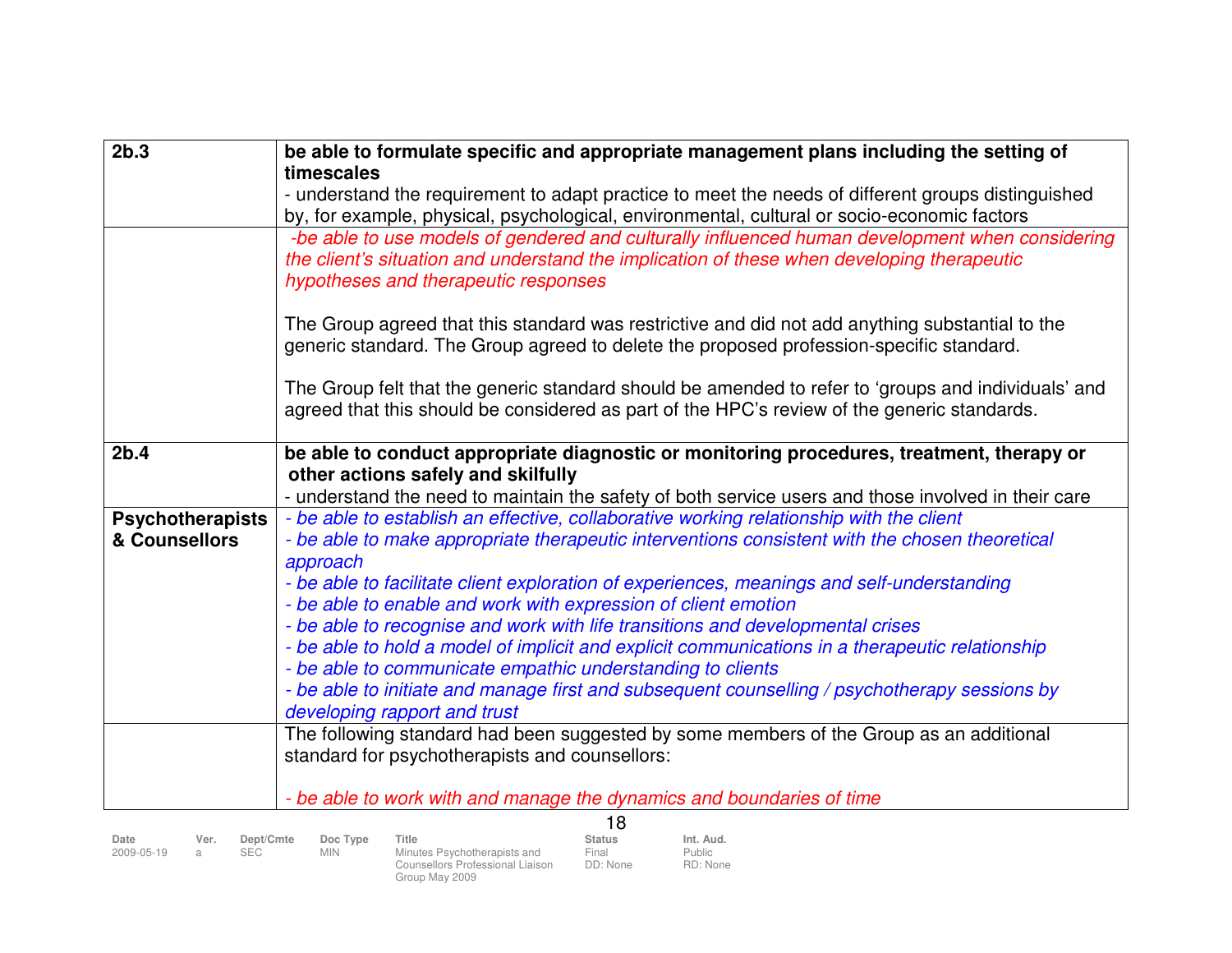| The Group agreed that this standard should be re-worded to include a reference to using time<br>creatively. The Group asked the Executive to draft some suitable wording.                                                                                                                                                                                                                                |
|----------------------------------------------------------------------------------------------------------------------------------------------------------------------------------------------------------------------------------------------------------------------------------------------------------------------------------------------------------------------------------------------------------|
| The following standards were concepts that the Group wished to include in standards for<br>psychotherapists and counsellors:                                                                                                                                                                                                                                                                             |
| recognise the need to respect the client's capacity for self-determination and to able to take<br>account of this                                                                                                                                                                                                                                                                                        |
| The Group agreed that this standard should be amended to read 'be able to respect and take into<br>account the client's capacity for self-determination'.                                                                                                                                                                                                                                                |
| be able to encourage the client's capacity to reflect on his or her psychological functioning                                                                                                                                                                                                                                                                                                            |
| The Group agreed that this standard should be amended to read 'be able to encourage the client to<br>reflect on his or her psychological functioning'.                                                                                                                                                                                                                                                   |
| The following standards had been suggested as potential profession-specific standards for<br>counsellors. They had been amended in line with the Group's discussion and the Group was invited<br>to consider whether they were appropriate as standards for counsellors or psychotherapists and<br>counsellors:<br>be able to facilitate client problem management, change, planning and decision-making |
| The Group agreed that this standard did not add anything substantial to the existing draft standards<br>and should be deleted.                                                                                                                                                                                                                                                                           |
| be aware, understand and work with both the explicit and implicit aspects of the counselling<br>relationship                                                                                                                                                                                                                                                                                             |
| The Group agreed that this standard should be amended to read 'be able to work with both the                                                                                                                                                                                                                                                                                                             |
| 19                                                                                                                                                                                                                                                                                                                                                                                                       |

| Date<br>2009-05-19 | Ver. | Dept/Cmte<br><b>SEC</b> | Doc Type<br><b>MIN</b> | Title<br>Minutes Psychotherapists and<br>Counsellors Professional Liaison<br>Group May 2009 | <b>Status</b><br>Final<br>DD: None | Int. Aud.<br>Public<br>RD: None |
|--------------------|------|-------------------------|------------------------|---------------------------------------------------------------------------------------------|------------------------------------|---------------------------------|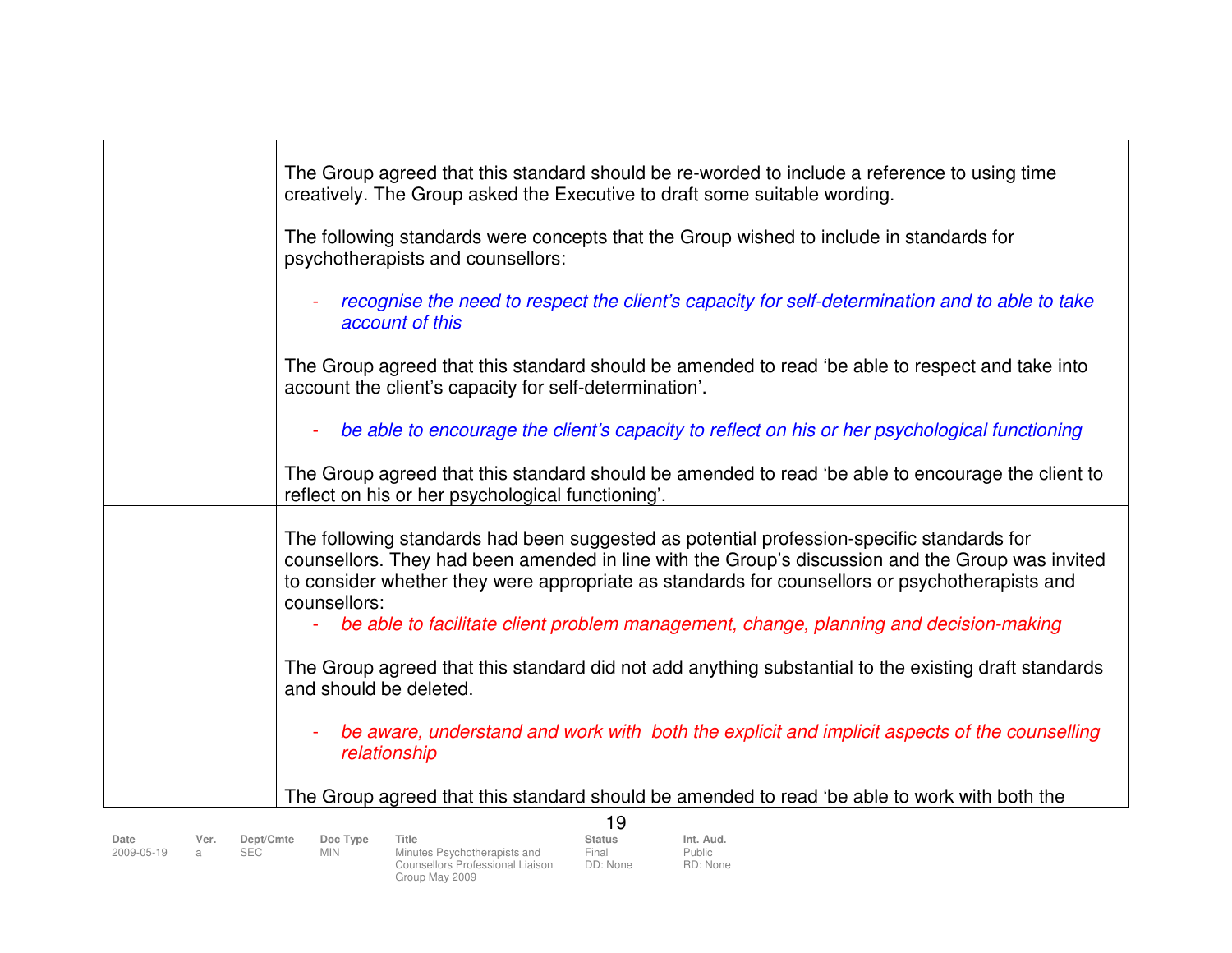|      | explicit and implicit aspects of the therapeutic relationship'. The Group agreed that this standard<br>should be retained for both psychotherapists and counsellors.                                                                                                                                                                                                                                                                                                                                                                                                                                                                                                                                          |
|------|---------------------------------------------------------------------------------------------------------------------------------------------------------------------------------------------------------------------------------------------------------------------------------------------------------------------------------------------------------------------------------------------------------------------------------------------------------------------------------------------------------------------------------------------------------------------------------------------------------------------------------------------------------------------------------------------------------------|
| 2b.5 | be able to maintain records appropriately<br>- be able to keep accurate, legible records and recognise the need to handle these records and all<br>other information in accordance with applicable legislation, protocols and guidelines<br>- understand the need to use only accepted terminology in making records<br>The Group noted that psychotherapists and counsellors might not always take notes. The Group<br>noted that the standard allowed for records to be kept in accordance with 'protocols and guidelines'.<br>The Group noted that the wording of the standard, in particular the phrase 'accepted terminology',<br>would be reviewed as part of the HPC's review of the generic standard. |

|                         | Critical evaluation of the impact of, or response to, the registrant's actions                            |  |  |  |  |  |  |
|-------------------------|-----------------------------------------------------------------------------------------------------------|--|--|--|--|--|--|
|                         |                                                                                                           |  |  |  |  |  |  |
| 2c.1                    | be able to monitor and review the ongoing effectiveness of planned activity and modify it                 |  |  |  |  |  |  |
|                         | accordingly                                                                                               |  |  |  |  |  |  |
|                         | - be able to gather information, including qualitative and quantitative data, that helps to evaluate the  |  |  |  |  |  |  |
|                         | responses of service users to their care                                                                  |  |  |  |  |  |  |
|                         | - be able to evaluate intervention plans using recognised outcome measures and revise the plans as        |  |  |  |  |  |  |
|                         | necessary in conjunction with the service user                                                            |  |  |  |  |  |  |
|                         | - recognise the need to monitor and evaluate the quality of practice and the value of contributing to the |  |  |  |  |  |  |
|                         | generation of data for quality assurance and improvement programmes                                       |  |  |  |  |  |  |
|                         | - be able to make reasoned decisions to initiate, continue, modify or cease treatment or the use of       |  |  |  |  |  |  |
|                         | techniques or procedures, and record the decisions and reasoning appropriately                            |  |  |  |  |  |  |
| <b>Psychotherapists</b> | - be able to help clients to reflect on their process in therapy                                          |  |  |  |  |  |  |
| & Counsellors           | - understand the need to review and evaluate the therapeutic work in collaboration with the client,       |  |  |  |  |  |  |
|                         | consistent with their theoretical approach                                                                |  |  |  |  |  |  |
|                         | - be able to evaluate the therapeutic work in collaboration with the client, consistent with their        |  |  |  |  |  |  |
|                         | theoretical approach                                                                                      |  |  |  |  |  |  |
| 2c.2                    | be able to audit, reflect on and review practice                                                          |  |  |  |  |  |  |

|                    |                        |                         |                        |                                                                                             | 20                                 |                                        |
|--------------------|------------------------|-------------------------|------------------------|---------------------------------------------------------------------------------------------|------------------------------------|----------------------------------------|
| Date<br>2009-05-19 | Ver.<br>$\overline{a}$ | Dept/Cmte<br><b>SEC</b> | Doc Type<br><b>MIN</b> | Title<br>Minutes Psychotherapists and<br>Counsellors Professional Liaison<br>Group May 2009 | <b>Status</b><br>Final<br>DD: None | Int. Aud.<br><b>Public</b><br>RD: None |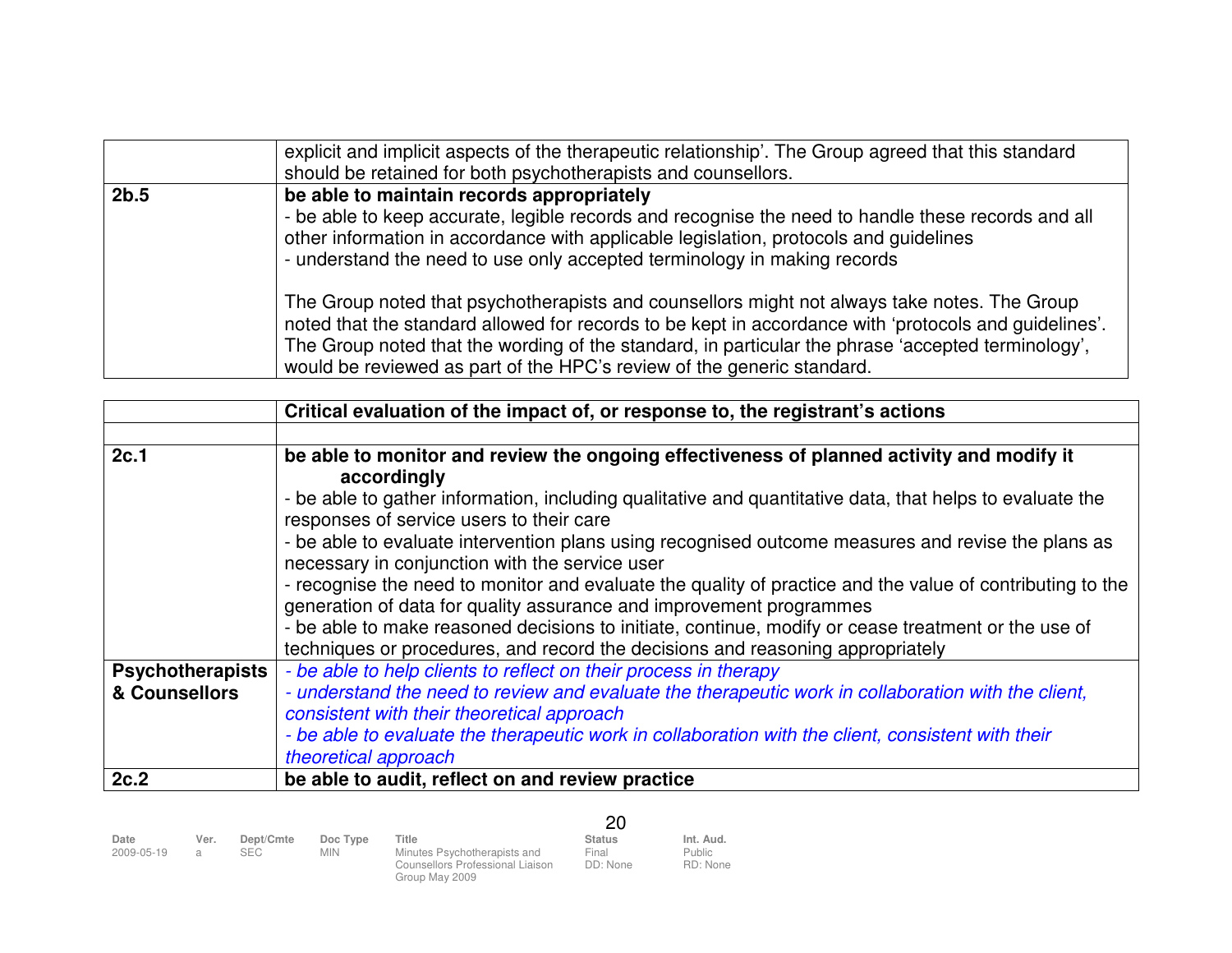|                                          | - understand the principles of quality control and quality assurance<br>- be aware of the role of audit and review in quality management, including quality control, quality<br>assurance and the use of appropriate outcome measures<br>- be able to maintain an effective audit trail and work towards continual improvement<br>- participate in quality assurance programmes, where appropriate<br>- understand the value of reflection on practice and the need to record the outcome of such reflection<br>- recognise the value of case conferences and other methods of review |
|------------------------------------------|---------------------------------------------------------------------------------------------------------------------------------------------------------------------------------------------------------------------------------------------------------------------------------------------------------------------------------------------------------------------------------------------------------------------------------------------------------------------------------------------------------------------------------------------------------------------------------------|
| <b>Psychotherapists</b><br>& Counsellors | - understand the need for and role of supervision<br>- be able to make use of supervision, consistent with their theoretical approach<br>- be able to critically reflect on the use of self in the therapeutic process and engage in supervision in<br>order to improve practice                                                                                                                                                                                                                                                                                                      |

|                                          | Knowledge, understanding and skills                                                                                                                                                                                                                                                                                                                                                                                                                                                                                                                                                                                             |
|------------------------------------------|---------------------------------------------------------------------------------------------------------------------------------------------------------------------------------------------------------------------------------------------------------------------------------------------------------------------------------------------------------------------------------------------------------------------------------------------------------------------------------------------------------------------------------------------------------------------------------------------------------------------------------|
|                                          |                                                                                                                                                                                                                                                                                                                                                                                                                                                                                                                                                                                                                                 |
| 3a.1                                     | know and understand the key concepts of the bodies of knowledge which are relevant to their<br>profession-specific practice<br>- understand the structure and function of the human body, relevant to their practice, together with<br>knowledge of health, disease, disorder and dysfunction<br>- be aware of the principles and applications of scientific enquiry, including the evaluation of treatment<br>efficacy and the research process<br>- recognise the role of other professions in health and social care<br>- understand the theoretical basis of, and the variety of approaches to, assessment and intervention |
| <b>Psychotherapists</b><br>& Counsellors | - understand the historical development, theory and philosophy underpinning the therapeutic approach<br>- understand the concepts underpinning work with different groups of clients, consistent with the<br>theoretical approach<br>- know about the key concepts of other therapeutic approaches<br>The Group agreed that this standard should be amended to read 'know about other therapeutic<br>approaches'                                                                                                                                                                                                                |

| Date<br>2009-05-19 | Ver.<br>$\mathcal{A}$ | Dept/Cmte<br>SEC. | Doc Type<br><b>MIN</b> | Title<br>Minutes Psychotherapists and<br>Counsellors Professional Liaison<br>Group May 2009 | <b>Status</b><br>Final<br>DD: None | Int. Aud.<br>Public<br>RD: None |
|--------------------|-----------------------|-------------------|------------------------|---------------------------------------------------------------------------------------------|------------------------------------|---------------------------------|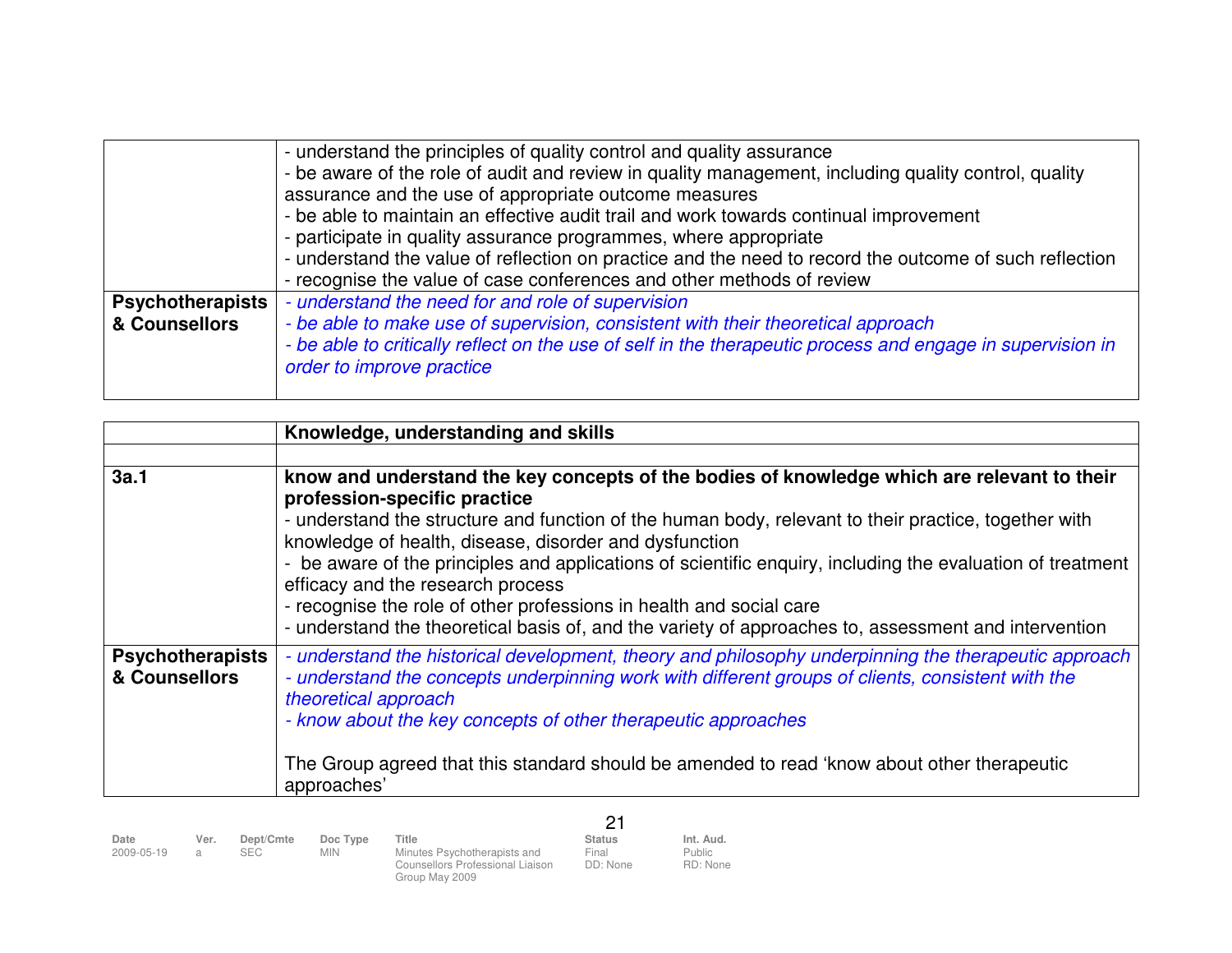| - be aware of alternative ways of working<br>- understand the importance of considering the impact upon clients of cultural, socio-political and other<br>contexts<br>- understand the importance of cultural sensitivity and recognition of diversity                                                                 |
|------------------------------------------------------------------------------------------------------------------------------------------------------------------------------------------------------------------------------------------------------------------------------------------------------------------------|
| The following standard had been amended:                                                                                                                                                                                                                                                                               |
| understand the need to demonstrate a coherent approach to therapy                                                                                                                                                                                                                                                      |
| The Group felt that this standard did not add anything substantial to the existing profession-specific<br>standards and should be deleted.                                                                                                                                                                             |
| The following standards had been amended from the first draft and had been suggested by a member<br>of the Group as standards for both psychotherapists and counsellors:                                                                                                                                               |
| understand studies and research findings relevant to the mode of psychotherapy/counselling,<br>and be able to use these to inform practice                                                                                                                                                                             |
| Members of the Group felt that this standard did not add significantly to the generic standards in<br>section 2b1 and should therefore be deleted.                                                                                                                                                                     |
| - understand and be able to evaluate theories of lifespan development<br>- understand and be able to evaluate theories of psychopathology<br>- understand and be able to evaluate theories of therapeutic change<br>- understand and be able to evaluate theories of mind and personality                              |
| The Group agreed that these four standards should be combined into one standard, which should be<br>amended to read 'understand and be able to evaluate theories and research of lifespan development;<br>psychopathology; therapeutic change; and mind and personality, consistent with the theoretical<br>approach'. |
| 22                                                                                                                                                                                                                                                                                                                     |

**Date Ver. Dept/Cmte Doc Type Title Status Int. Aud.**2009-05-19 a SEC MIN Minutes Psychotherapists and Counsellors Professional Liaison Group May 2009

Public RD: None

Final<br>DD: None

Status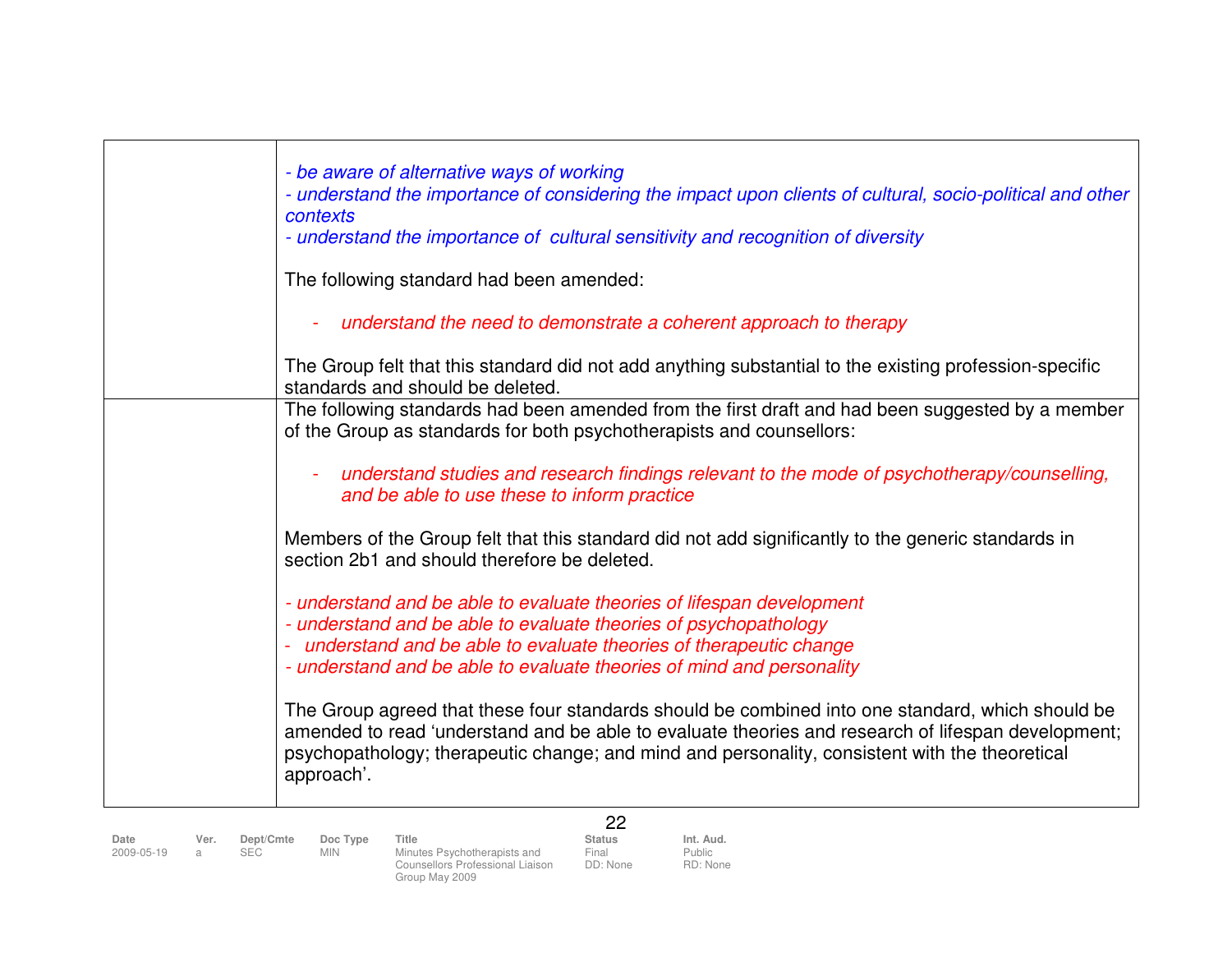| - understand and be able to evaluate social conceptualisations of mental and emotional health                                                                                                                                                                                                                                                                                                                |
|--------------------------------------------------------------------------------------------------------------------------------------------------------------------------------------------------------------------------------------------------------------------------------------------------------------------------------------------------------------------------------------------------------------|
| - be able to recognise and work with severe disturbances in clients                                                                                                                                                                                                                                                                                                                                          |
| The Group agreed that this standard should be amended to read 'be able to recognise severe mental<br>disorder in clients'. The Group noted that some members preferred alternative wording: 'be able to<br>recognise and work with disorder of the mind in clients'. The Group agreed that the consultation on the<br>draft standards should seek stakeholders' views on these alternative forms of wording. |
| understand and work with common/general mental health problems                                                                                                                                                                                                                                                                                                                                               |
| The Group noted that some members of the Group felt that this standard should be amended to read<br>'understand and work with mild/moderate mental health problems'. The Group agreed that the<br>consultation on the draft standards should seek stakeholders' views on these alternative forms of<br>wording.                                                                                              |
| The Group noted that the standards of proficiency would include a statement that the standards<br>should be applied in a way which was consistent with the theoretical model.                                                                                                                                                                                                                                |
| The following standards were suggested for psychotherapists in the tabled paper:                                                                                                                                                                                                                                                                                                                             |
| - comprehensive knowledge and understanding of typical presentations of severe mental disorder<br>- knowledge and understanding of methods of diagnosis appropriate to the approach and the ability to<br>conduct appropriate diagnostic procedures<br>- knowledge of specific treatment methods to address symptoms and causes of severe mental<br>disorder and the ability to effectively implement them   |
|                                                                                                                                                                                                                                                                                                                                                                                                              |
| The Group considered the following redrafting of the suggested standards:                                                                                                                                                                                                                                                                                                                                    |
| 23                                                                                                                                                                                                                                                                                                                                                                                                           |

| Date<br>Title<br>Dept/Cmte<br>Doc Type<br><b>Status</b><br>Ver.<br>Final<br>Minutes Psychotherapists and<br>Min<br>2009-05-19<br>DD: None<br>Counsellors Professional Liaison<br>Group May 2009 | Int. Aud.<br><b>Public</b><br>RD: None |
|-------------------------------------------------------------------------------------------------------------------------------------------------------------------------------------------------|----------------------------------------|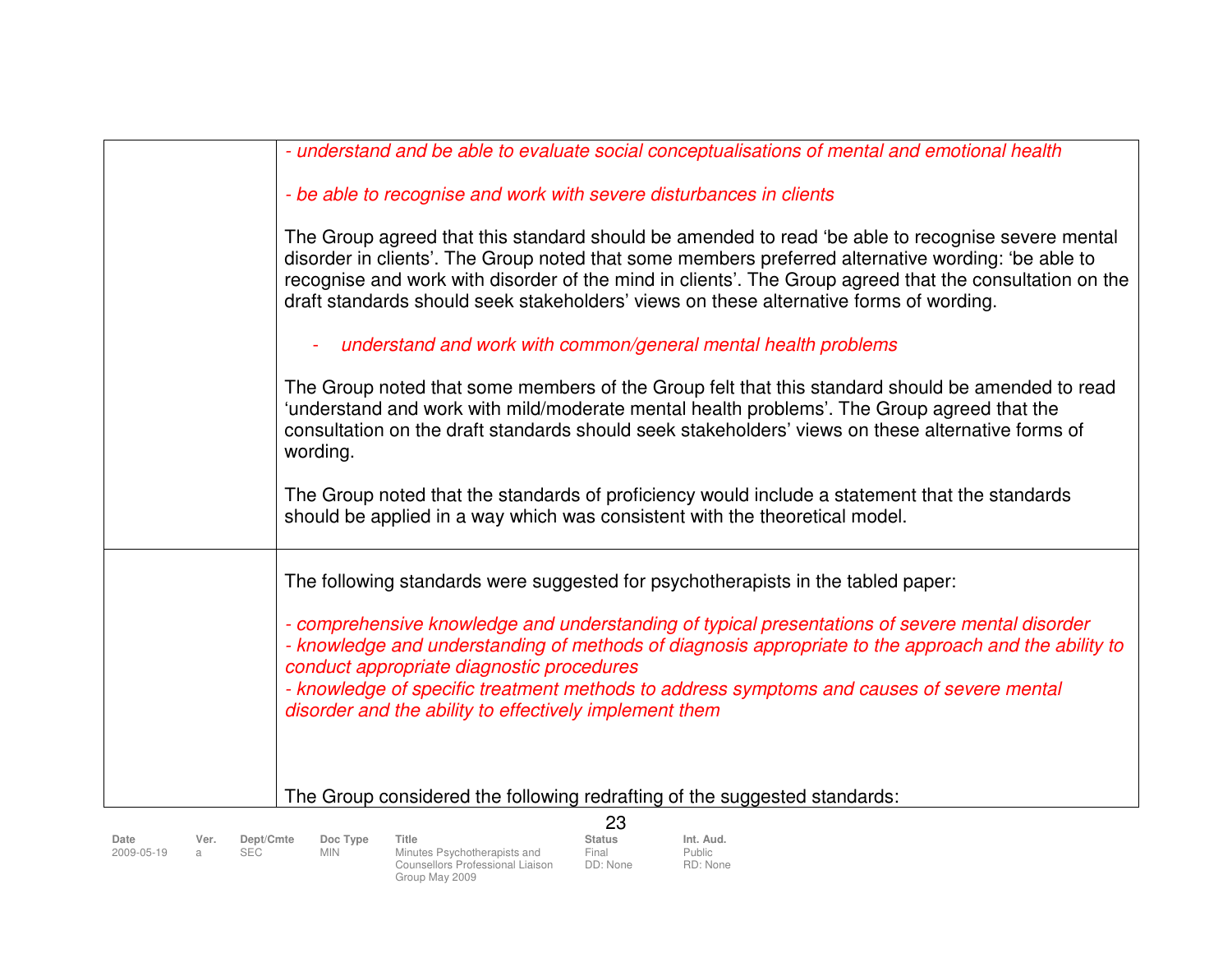| understand typical presentations of severe mental disorder                                                                                                                                                                                      |
|-------------------------------------------------------------------------------------------------------------------------------------------------------------------------------------------------------------------------------------------------|
| The Group noted that the standards of proficiency were those required of new practitioners, so it<br>would not be appropriate to require 'comprehensive knowledge and understanding'                                                            |
| understand methods of diagnosis appropriate to the approach and be able to conduct<br>appropriate diagnostic procedures                                                                                                                         |
| The Group agreed that this standard should be amended to read 'understand methods of diagnosis of<br>severe mental disorder appropriate to the approach and be able to conduct appropriate diagnostic<br>procedures'                            |
| know about specific treatment methods to address symptoms and causes of severe mental<br>disorder and be able to effectively implement them                                                                                                     |
| The Group agreed that this standard should be amended to read 'understand and implement<br>treatment methods to address symptoms and causes of severe mental disorder'                                                                          |
| The following standard was deleted from the tabled version of the draft standards:                                                                                                                                                              |
| Understand the relevance of research findings in human development, psychopathology, sexuality,<br>ethics and social sciences in understanding the therapeutic process and be able to draw on these to<br>achieve enhanced therapeutic outcomes |
| The following standards were suggested for counsellors in the tabled paper:                                                                                                                                                                     |
| knowledge and understanding of theories and research on well-being and obstacles to well-<br>being, and ability to use these to facilitate client development                                                                                   |
| knowledge and familiarity with theory and research concerning specific life problems (issues<br>and transitions) that commonly lead individuals to seek counselling and the ability to use these<br>to guide practice                           |
| knowledge and good understanding of the contexts in which counselling takes place                                                                                                                                                               |
| 24                                                                                                                                                                                                                                              |

|            |      |            |          |                                  | டா            |           |
|------------|------|------------|----------|----------------------------------|---------------|-----------|
| Date       | Ver. | Dept/Cmte  | Doc Type | Title                            | <b>Status</b> | Int. Aud. |
| 2009-05-19 |      | <b>SEC</b> | MIN      | Minutes Psychotherapists and     | Final         | Public    |
|            |      |            |          | Counsellors Professional Liaison | DD: None      | RD: None  |
|            |      |            |          | Group May 2009                   |               |           |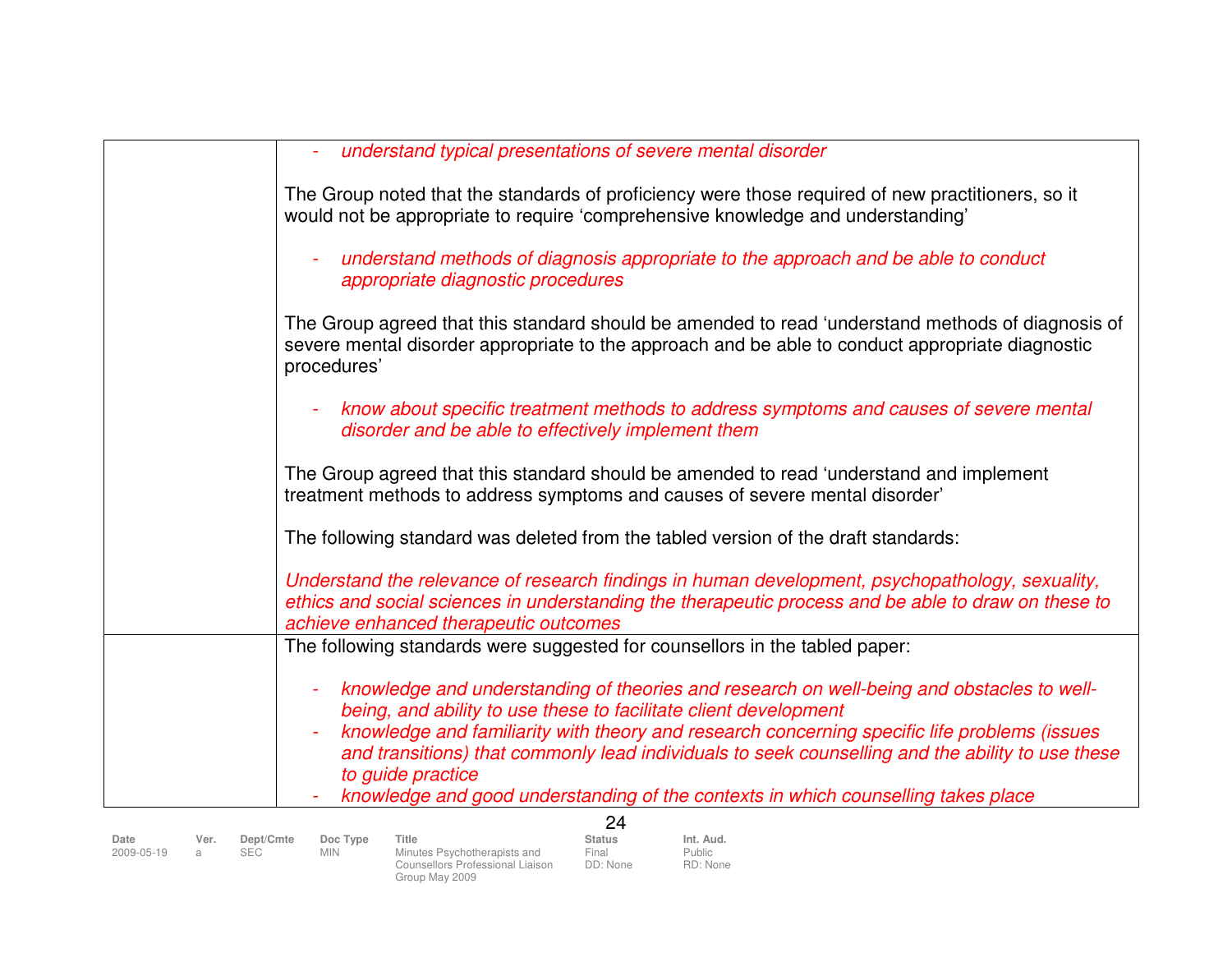|              | The Group considered the following redrafting of the suggested standards:                                                                                                                                                                                                                                                                                                                                                |
|--------------|--------------------------------------------------------------------------------------------------------------------------------------------------------------------------------------------------------------------------------------------------------------------------------------------------------------------------------------------------------------------------------------------------------------------------|
|              | understand theories and research on well-being and obstacles to well-being and be able to use<br>these to facilitate client development                                                                                                                                                                                                                                                                                  |
|              | The Group agreed that this standard should be amended to read 'understand theories and research<br>on obstacles to mental health and well-being and be able to use these to facilitate client development'                                                                                                                                                                                                               |
|              | know about theory and research concerning specific life problems (issues and transitions) that<br>commonly lead individuals to seek counselling and be able to use these to guide practice                                                                                                                                                                                                                               |
|              | The Group agreed that this standard should be amended to read 'understand theory and research<br>concerning specific life problems, issues and transitions that commonly lead individuals to seek<br>counselling and be able to use these to inform practice'.                                                                                                                                                           |
|              | Understand the contexts in which counselling takes place                                                                                                                                                                                                                                                                                                                                                                 |
|              | The Group felt that this standard did not add anything substantial to the existing standards and should<br>be deleted.                                                                                                                                                                                                                                                                                                   |
|              | The following standards had been amended from those included in the first draft on which there had<br>been discussion from the Group about whether differentiation was possible. These standards had<br>been suggested in post-meeting discussion by some members of the Group as profession-specific<br>standards for psychotherapists. These standards were deleted from the tabled version of the draft<br>standards: |
|              | - understand, critically evaluate and apply theories of lifespan development consistent with the<br>theoretical approach                                                                                                                                                                                                                                                                                                 |
|              | - understand, critically evaluate and apply theories of psychopathology consistent with the theoretical<br>approach                                                                                                                                                                                                                                                                                                      |
|              | 25                                                                                                                                                                                                                                                                                                                                                                                                                       |
| Date<br>Ver. | <b>Status</b><br>Int. Aud.<br>Dept/Cmte<br>Doc Type<br>Title                                                                                                                                                                                                                                                                                                                                                             |

|        | $V = I$ . | <b>Deptioning</b> |
|--------|-----------|-------------------|
| -05-19 | a         | <b>SEC</b>        |
|        |           |                   |

**Date Ver. Dept/Cmte Doc Type Title Status Int. Aud.**2009-05-19 a SEC MIN Minutes Psychotherapists and Counsellors Professional Liaison Group May 2009

Public RD: None

Final<br>DD: None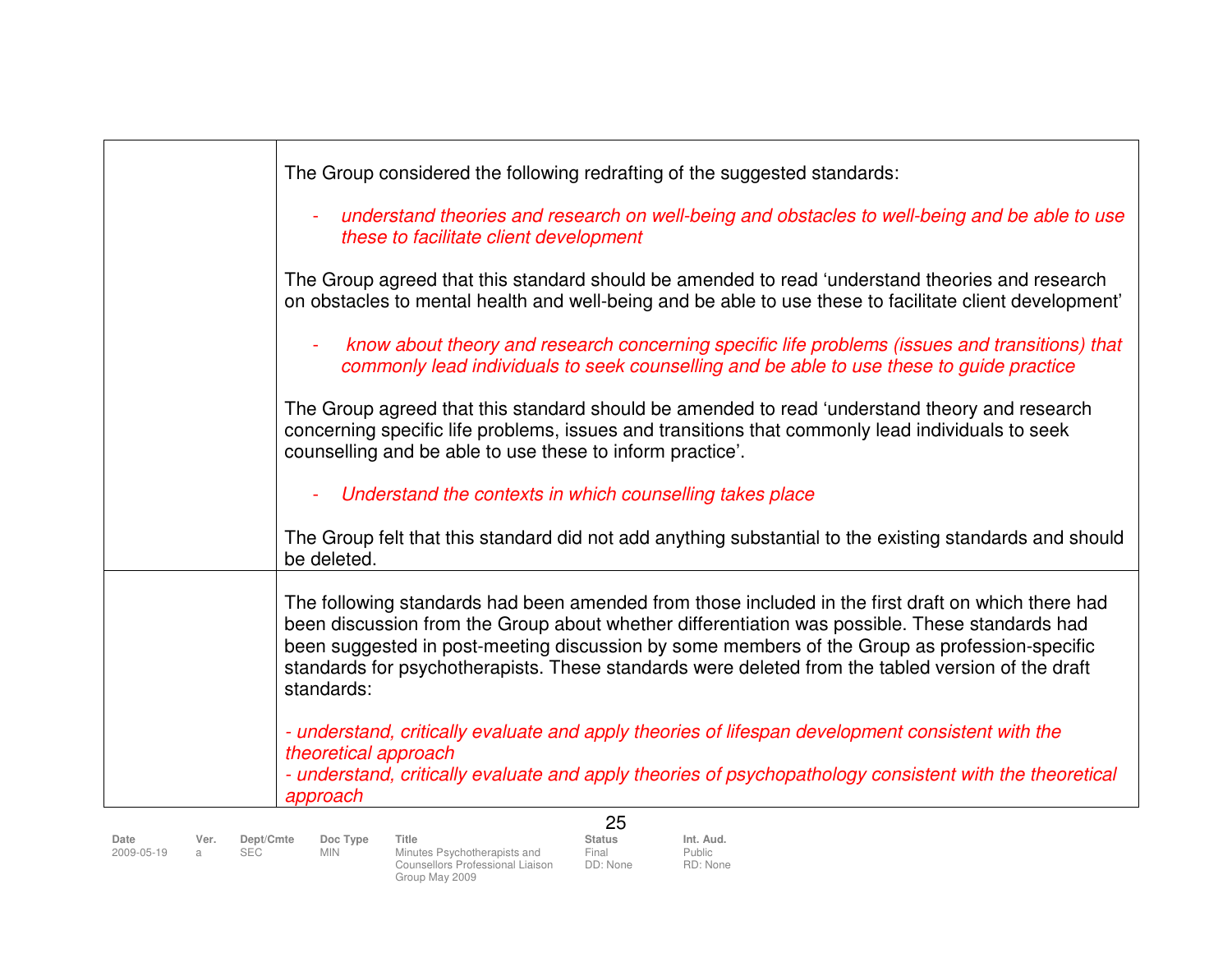| - understand, critically evaluate and apply theories of therapeutic change<br>- understand, critically evaluate and apply social conceptualisations of mental and emotional health<br>- understand critically evaluate and apply theories of mind and personality                                                                                   |
|-----------------------------------------------------------------------------------------------------------------------------------------------------------------------------------------------------------------------------------------------------------------------------------------------------------------------------------------------------|
| The following standards had been included in the first draft as potential profession-specific standards<br>for psychotherapists only and had been suggested as such, with some amendment, in post-meeting<br>discussion by some members of the Group. These standards were deleted from the tabled version of<br>the draft standards:               |
| - be able to formulate a model of human change and understand the ways change can be facilitated<br>through the process of psychotherapy<br>- be able to recognise and work with severe disturbances in clients.                                                                                                                                    |
| The following standards included in the first draft as potential profession-specific standards for<br>psychotherapists had been suggested for removal in post-meeting discussion by some members of<br>the Group. These standards were deleted from the tabled version of the draft standards:                                                      |
| - understand studies and research findings relevant to the mode of psychotherapy, together with an<br>awareness of related research where appropriate and be able to use these to inform practice<br>- be able to formulate a model of the personal and mind                                                                                        |
| These standards had been suggested in post-meeting discussion by some members of the Group as<br>profession-specific standards for counsellors only. These standards were deleted from the tabled<br>version of the draft standards:<br>- understand and work with common life problems<br>- understand and work with common mental health problems |
| - understand and work with theories of the therapeutic relationship and therapeutic change<br>- understand and work with theories of mind and personality<br>- understand and work with alternative perspectives of mental health and emotional health                                                                                              |
| nc.                                                                                                                                                                                                                                                                                                                                                 |

|                    |           |                         |                        |                                                                                             | 26                                 |                                        |
|--------------------|-----------|-------------------------|------------------------|---------------------------------------------------------------------------------------------|------------------------------------|----------------------------------------|
| Date<br>2009-05-19 | Ver.<br>я | Dept/Cmte<br><b>SEC</b> | Doc Type<br><b>MIN</b> | Title<br>Minutes Psychotherapists and<br>Counsellors Professional Liaison<br>Group May 2009 | <b>Status</b><br>Final<br>DD: None | Int. Aud.<br><b>Public</b><br>RD: None |